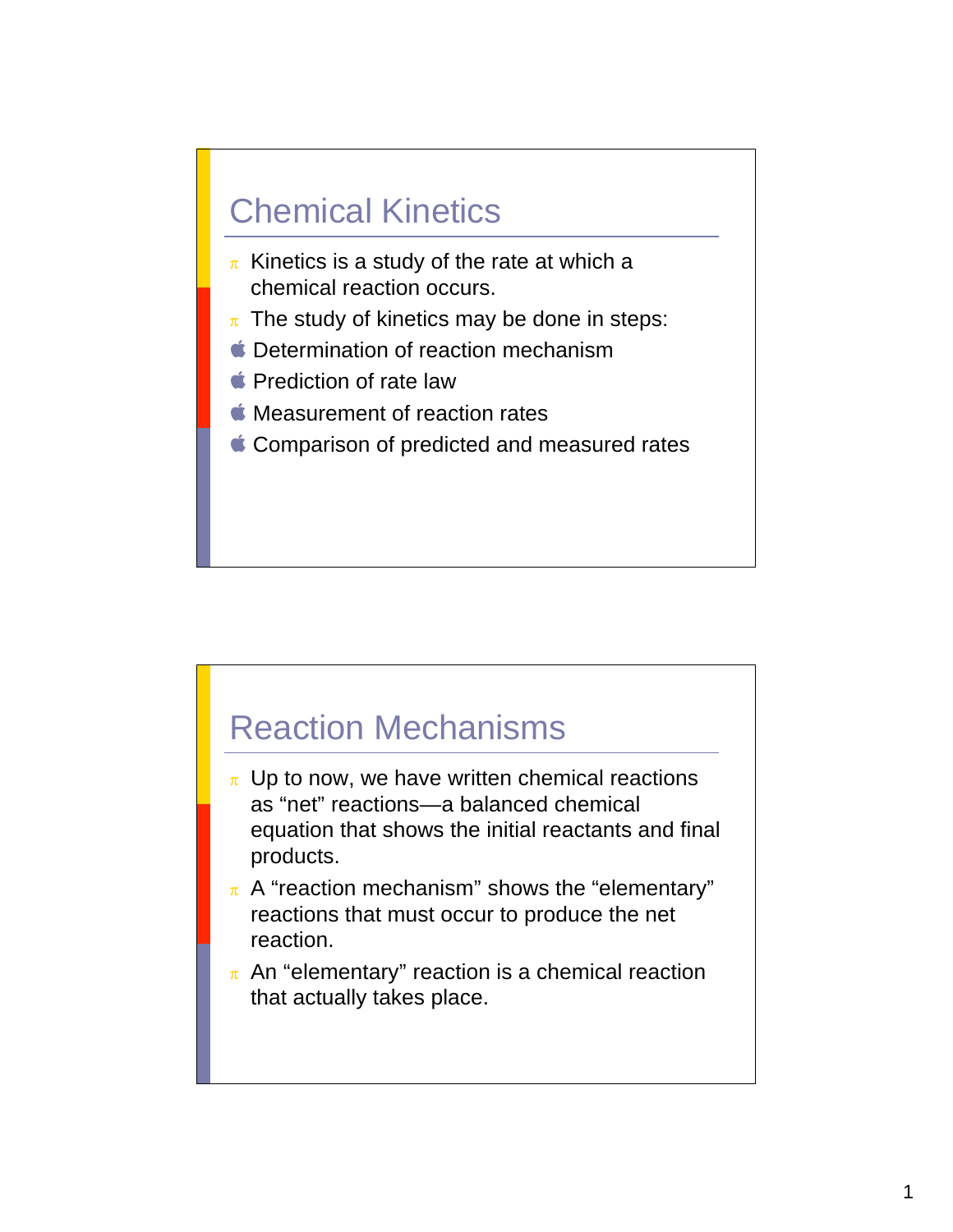

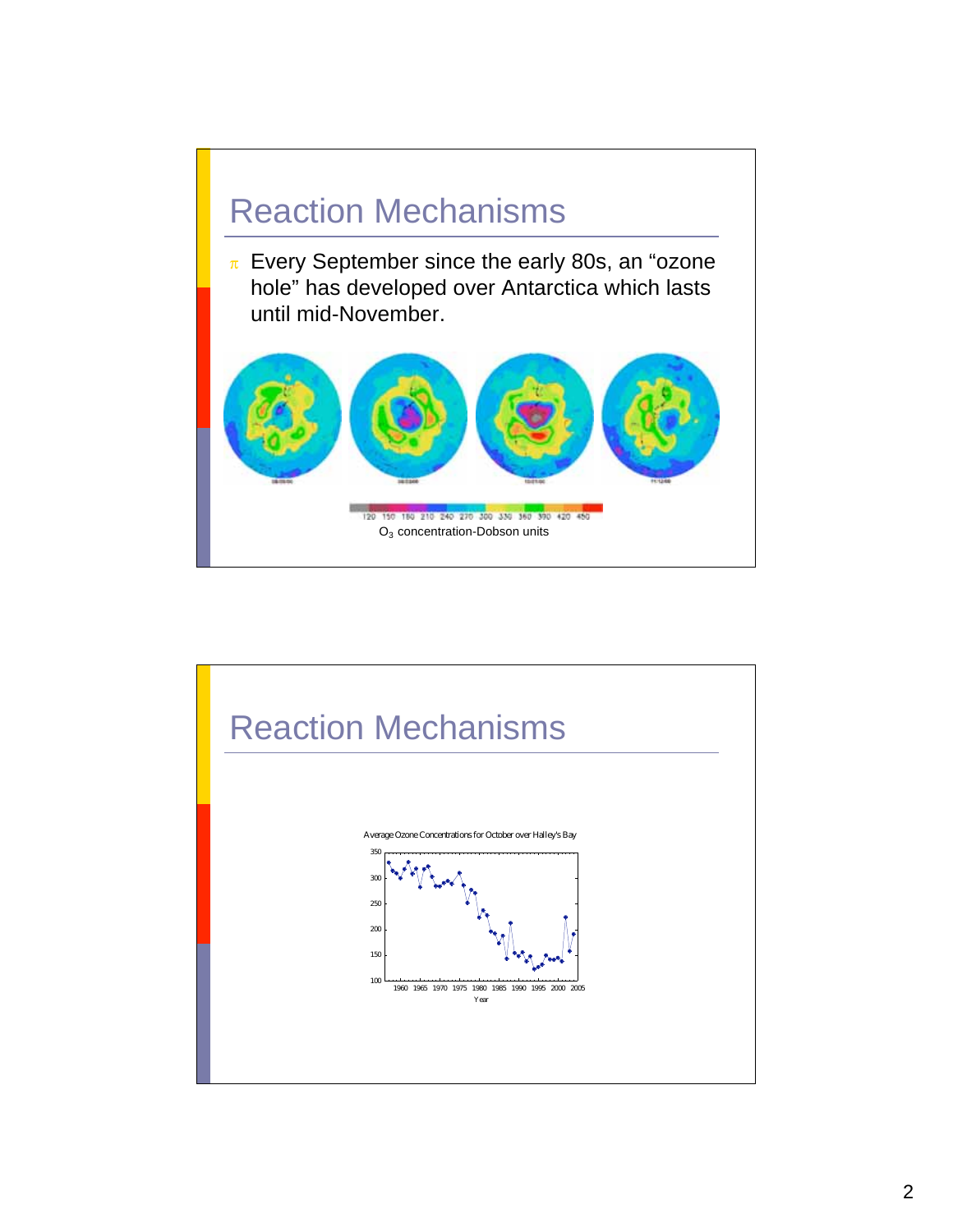- $\pi$  The net reaction for this process is:  $2 O<sub>3</sub>(g) \rightarrow 3 O<sub>2</sub>(g)$
- $\pi$  If this reaction were an elementary reaction, then two ozone molecules would need to collide with each other in such a way to form a new O-O bond while breaking two other O-O bonds to form products:

$$
\begin{matrix}Q^{\prime\ 0}\\Q^{\prime\ 0}\\Q^{\prime\ 0}\end{matrix}\rightarrow 3\,O_2
$$

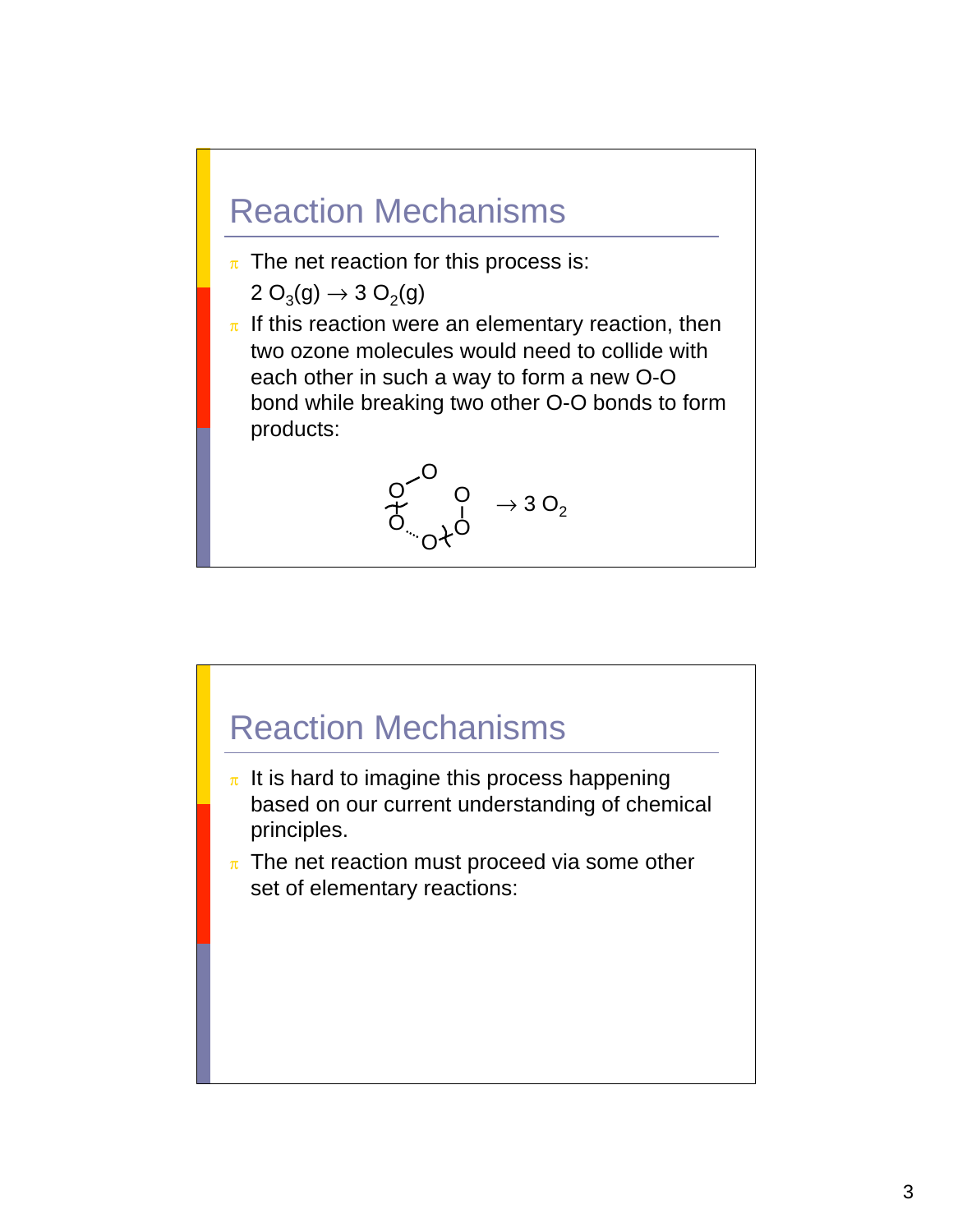

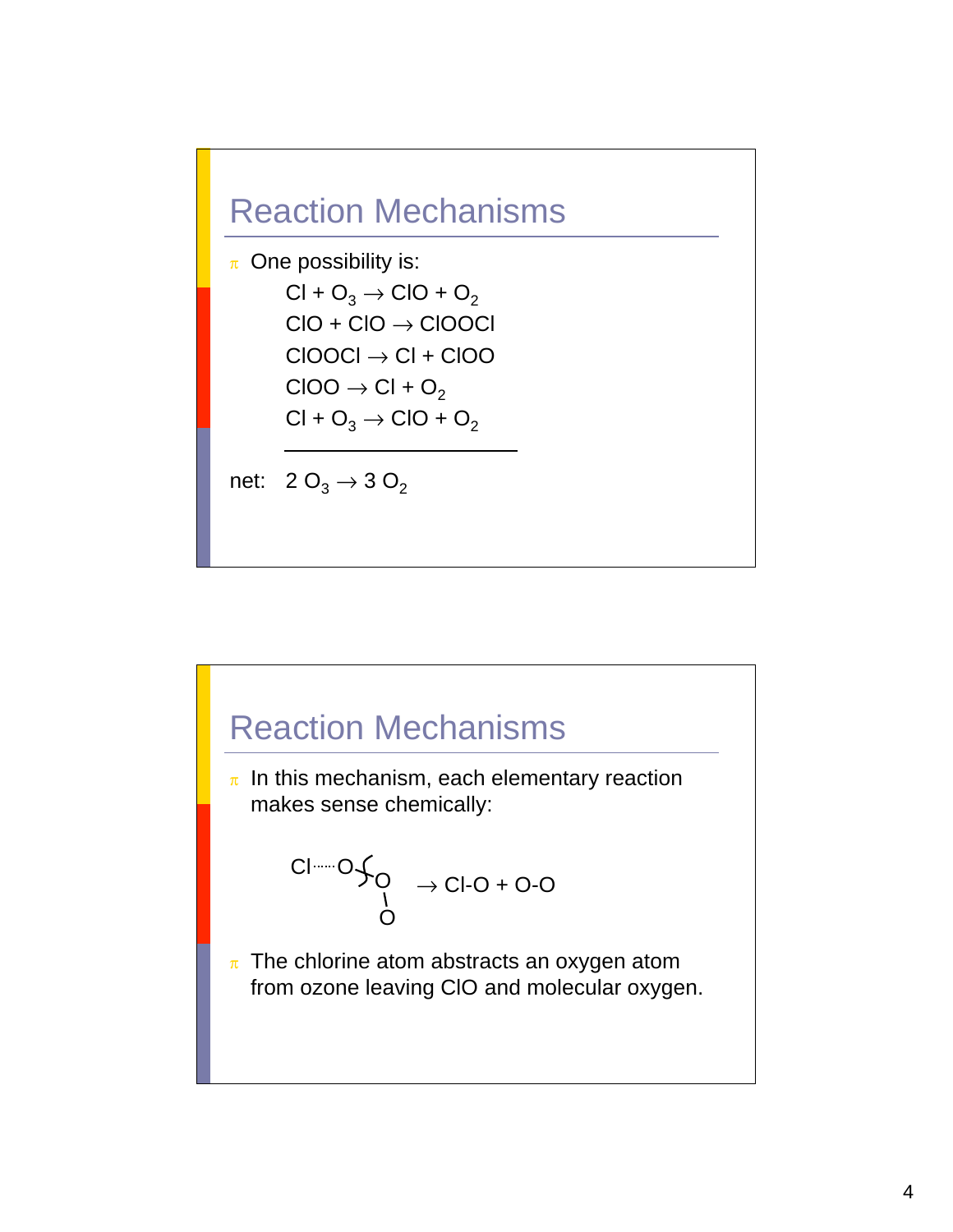#### Reaction Mechanisms

- $\pi$  Why does this chemistry occur over Antarctica producing an ozone hole?
- **Containty During the Antarctic winter, a polar vortex forms** in which air from lower latitudes no longer enters the south polar region—the air mass within the polar vortex is trapped.
- **There is no sunlight during winter, so no** "photochemistry" takes place—reactions initiated by sunlight.

- **Containty During this period of darkness, molecules form,** assisted by polar stratospheric clouds, containing chlorine atoms. These species absorb light and dissociate, but the absence of sunlight eliminates this process.
- When the sun rises in mid-September, the chlorine containing species now dissociate to release a flood a chlorine atoms which react with ozone through the mechanism given.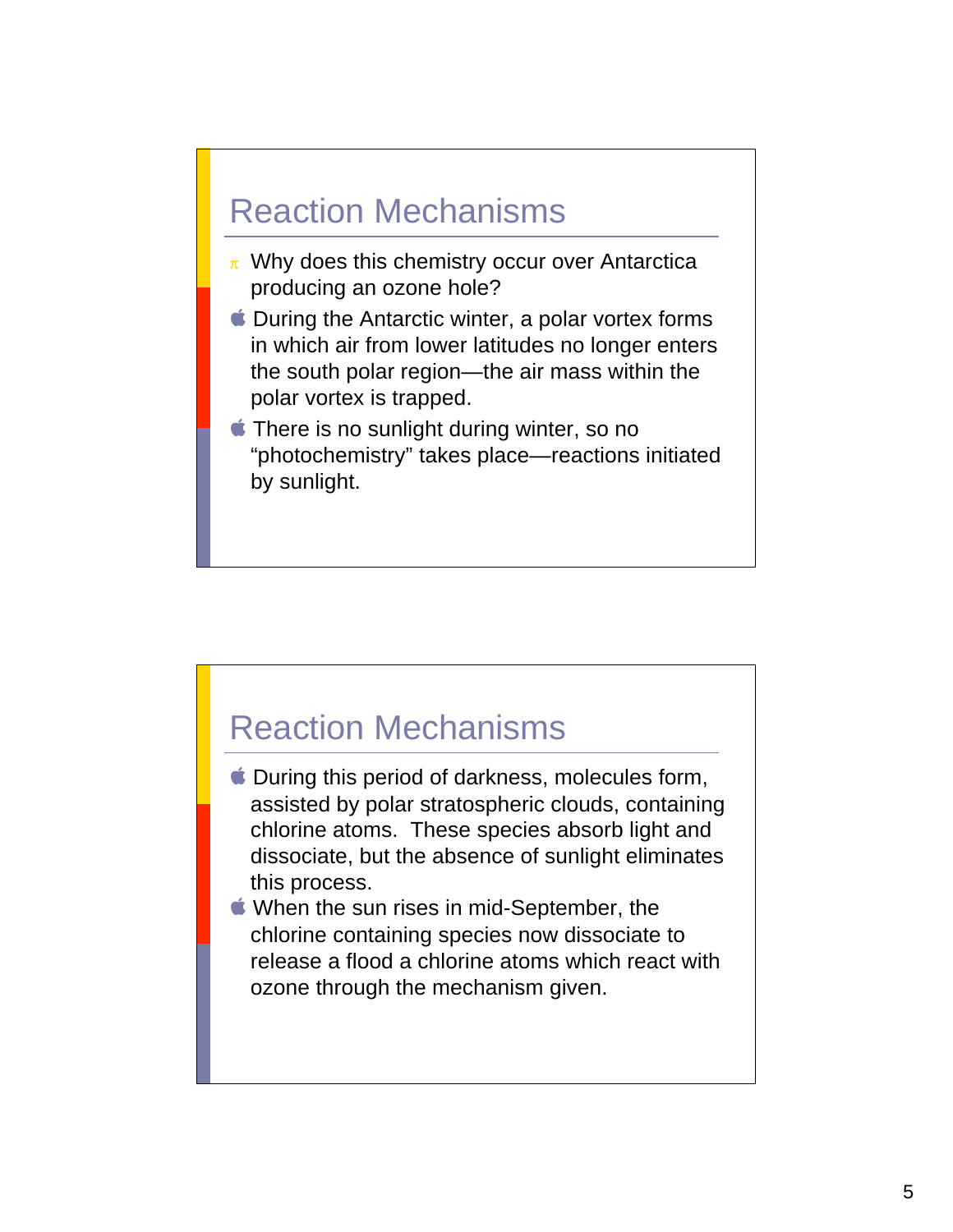

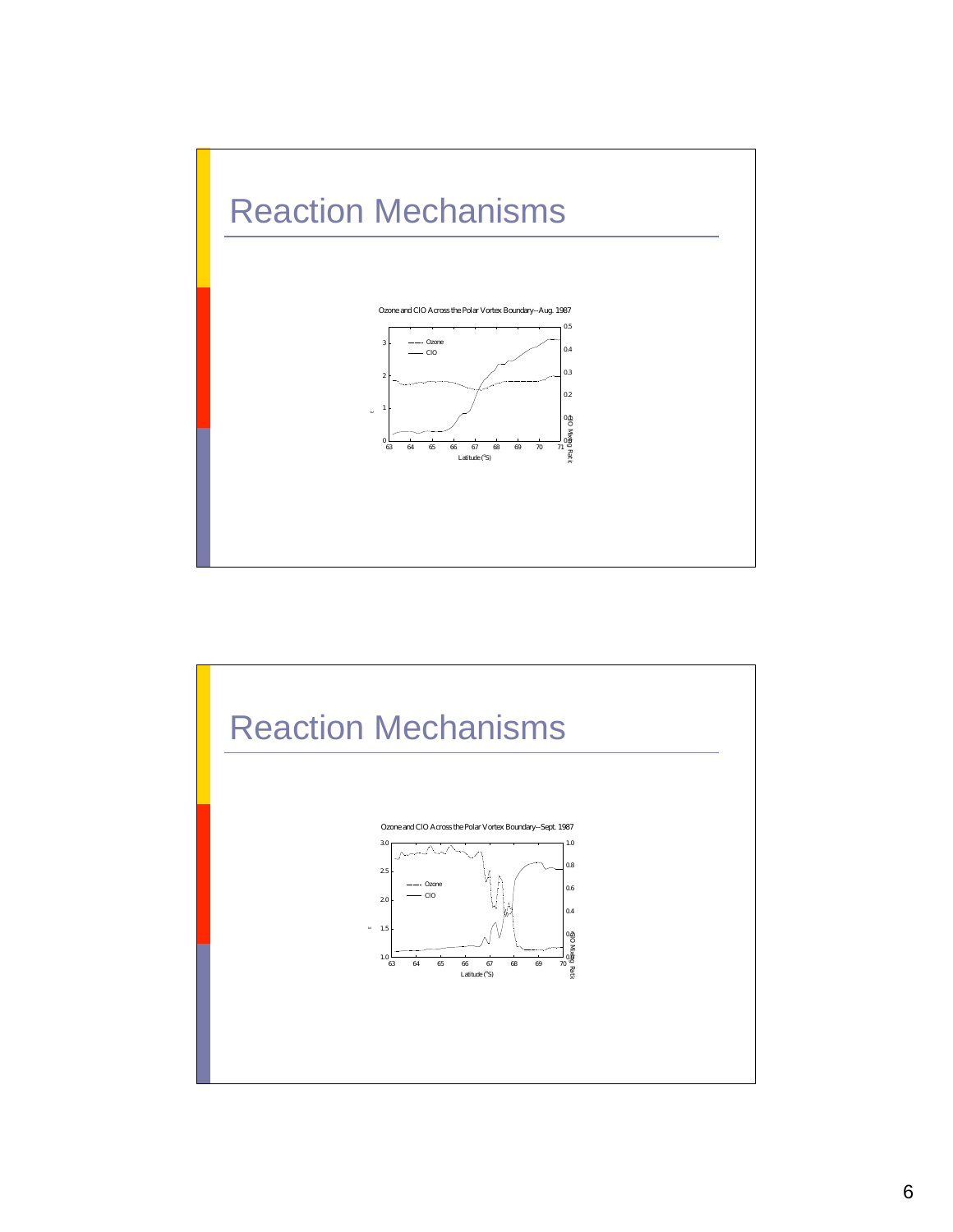#### Reaction Mechanisms

- $\pi$  When we examine a reaction mechanism, we can identify the chemical species in one of four ways: reactants, intermediates, catalysts, or products.
- $\pi$  Reactants are necessary for the reaction to proceed and appear in the net reaction.
- $\pi$  Intermediates are species formed in the mechanism that undergo further reaction, but do not appear in the net reaction.

- $\pi$  Catalysts are required to initiate the reaction. A catalyst does not appear in the net reaction and is regenerated in the reaction mechanism.
- $\pi$  **Products** are the final chemical species formed and appear in the net reaction.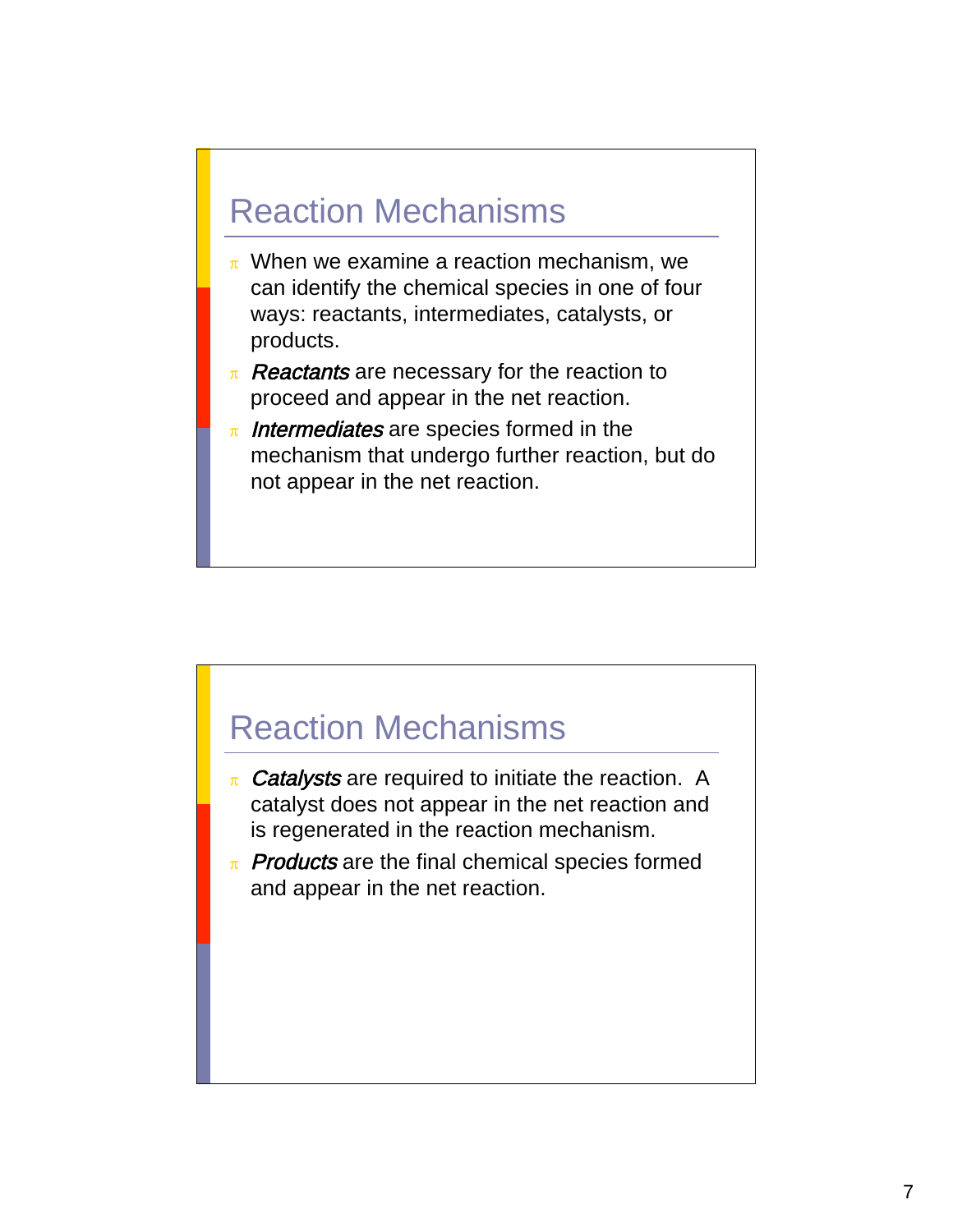

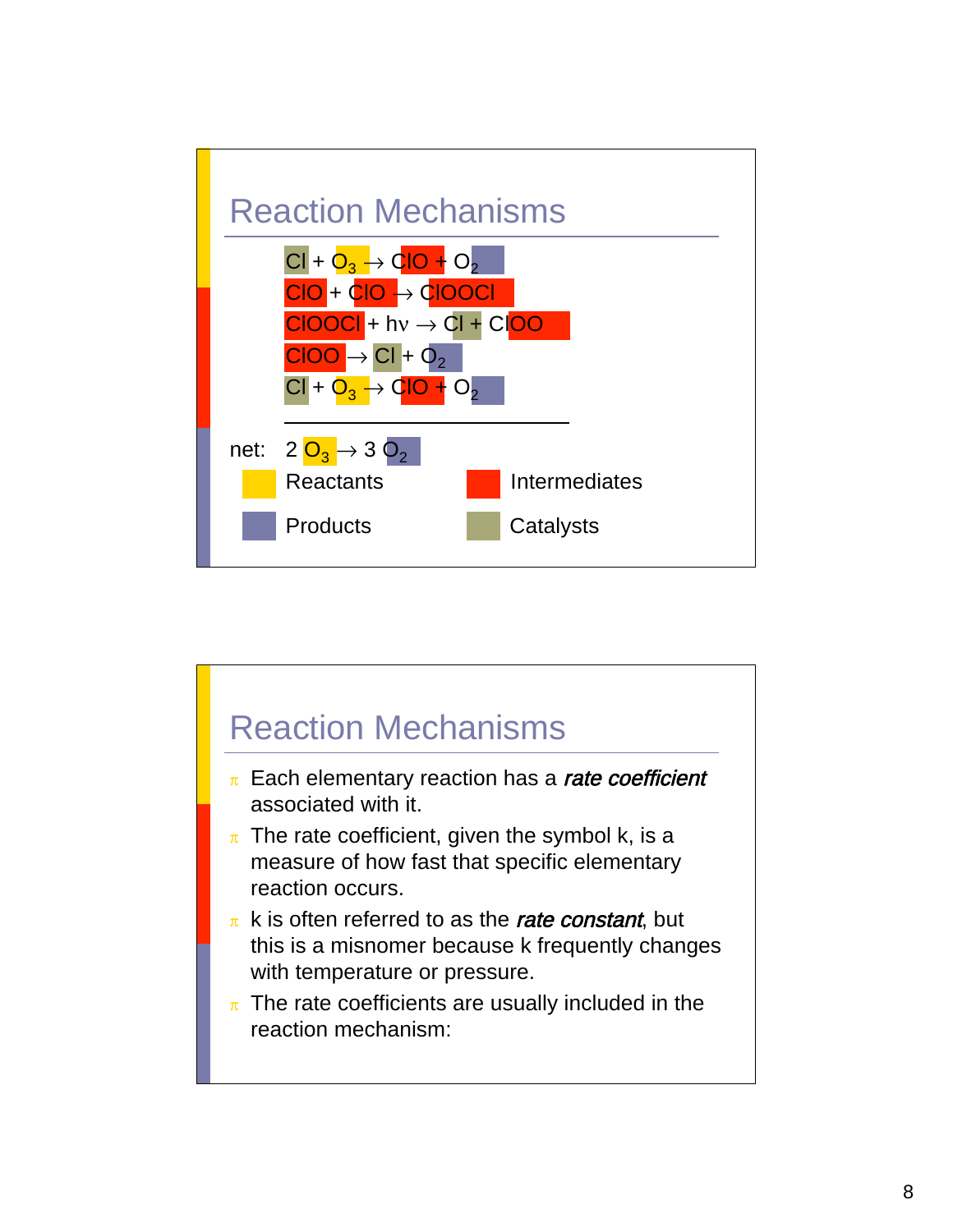

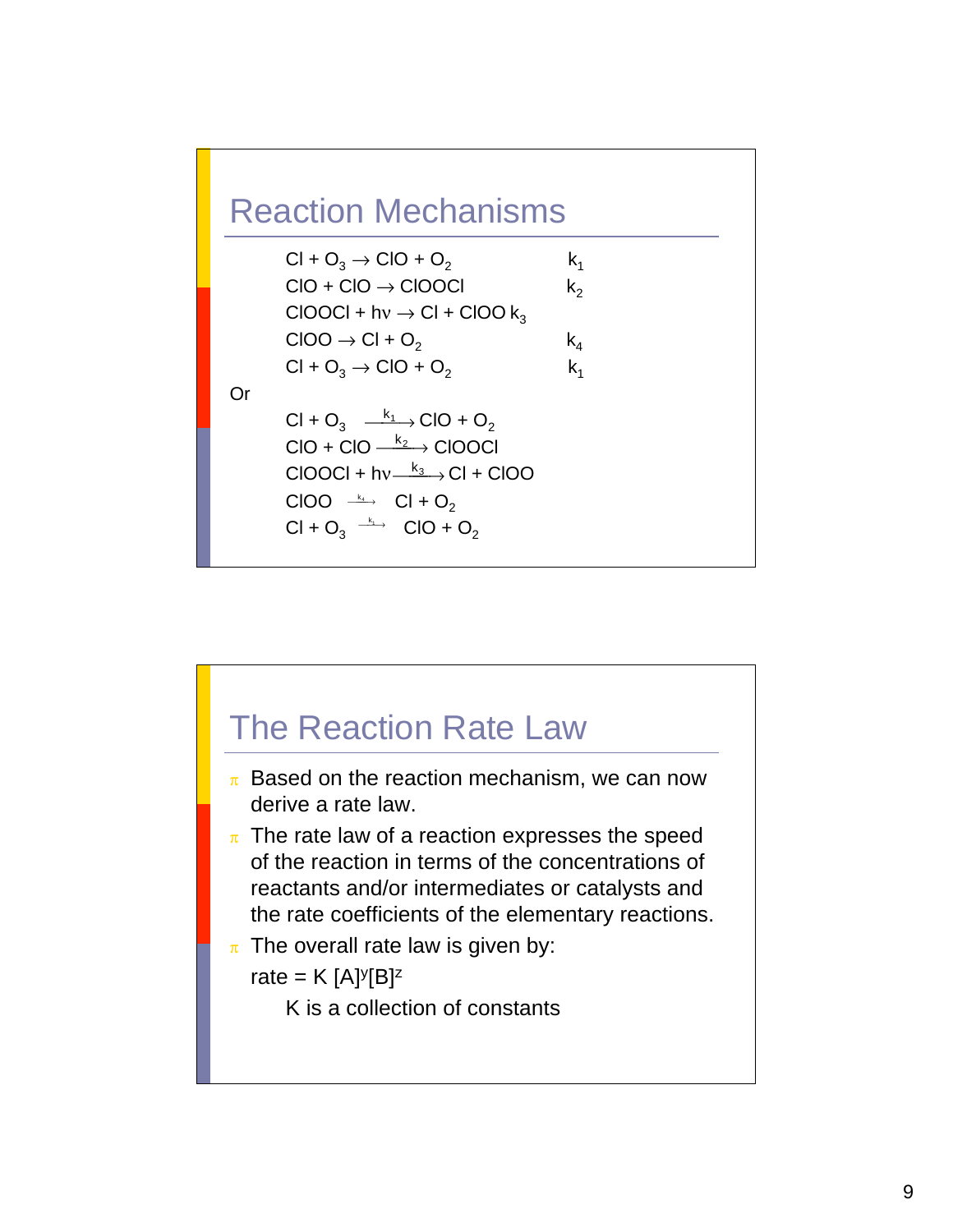

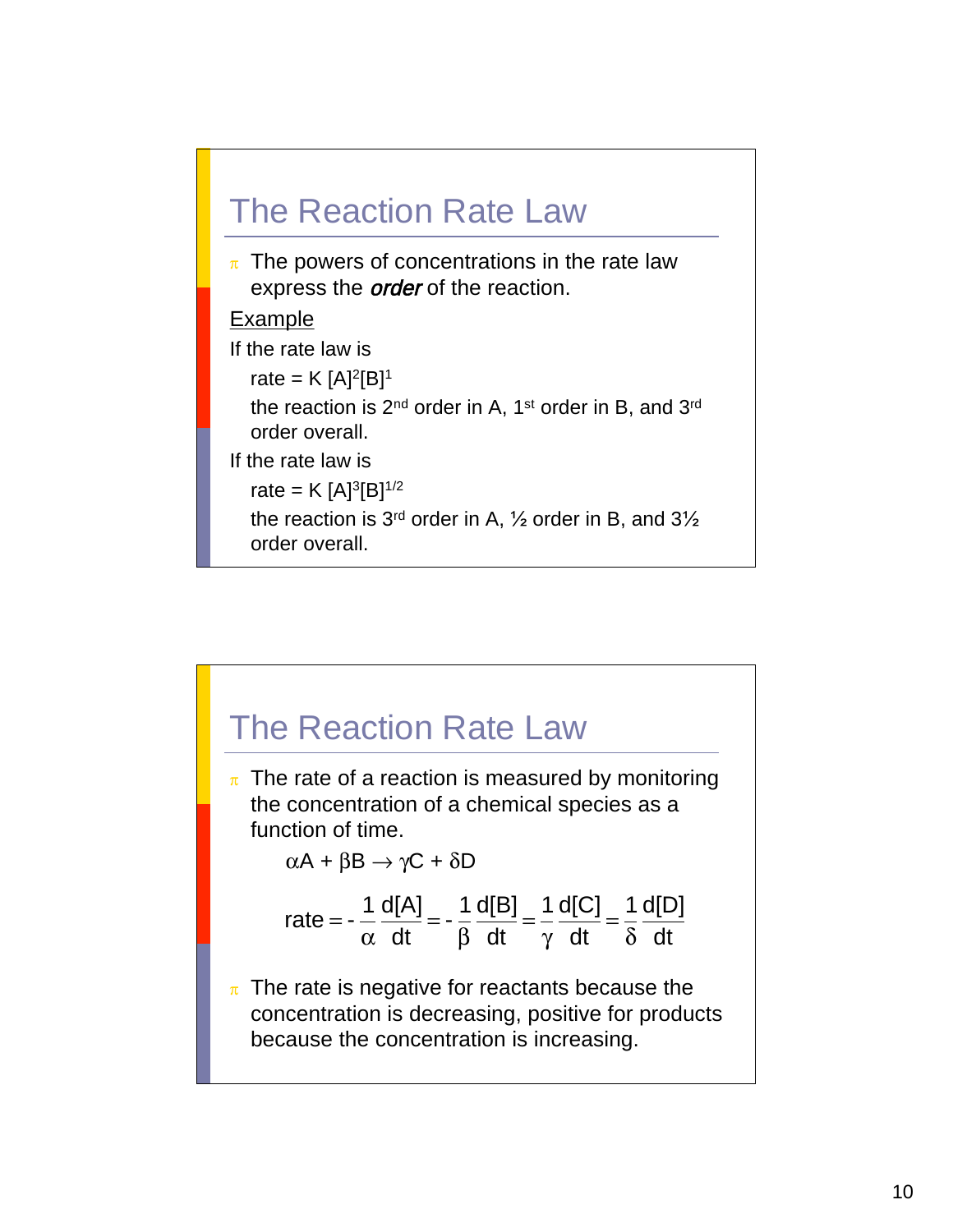

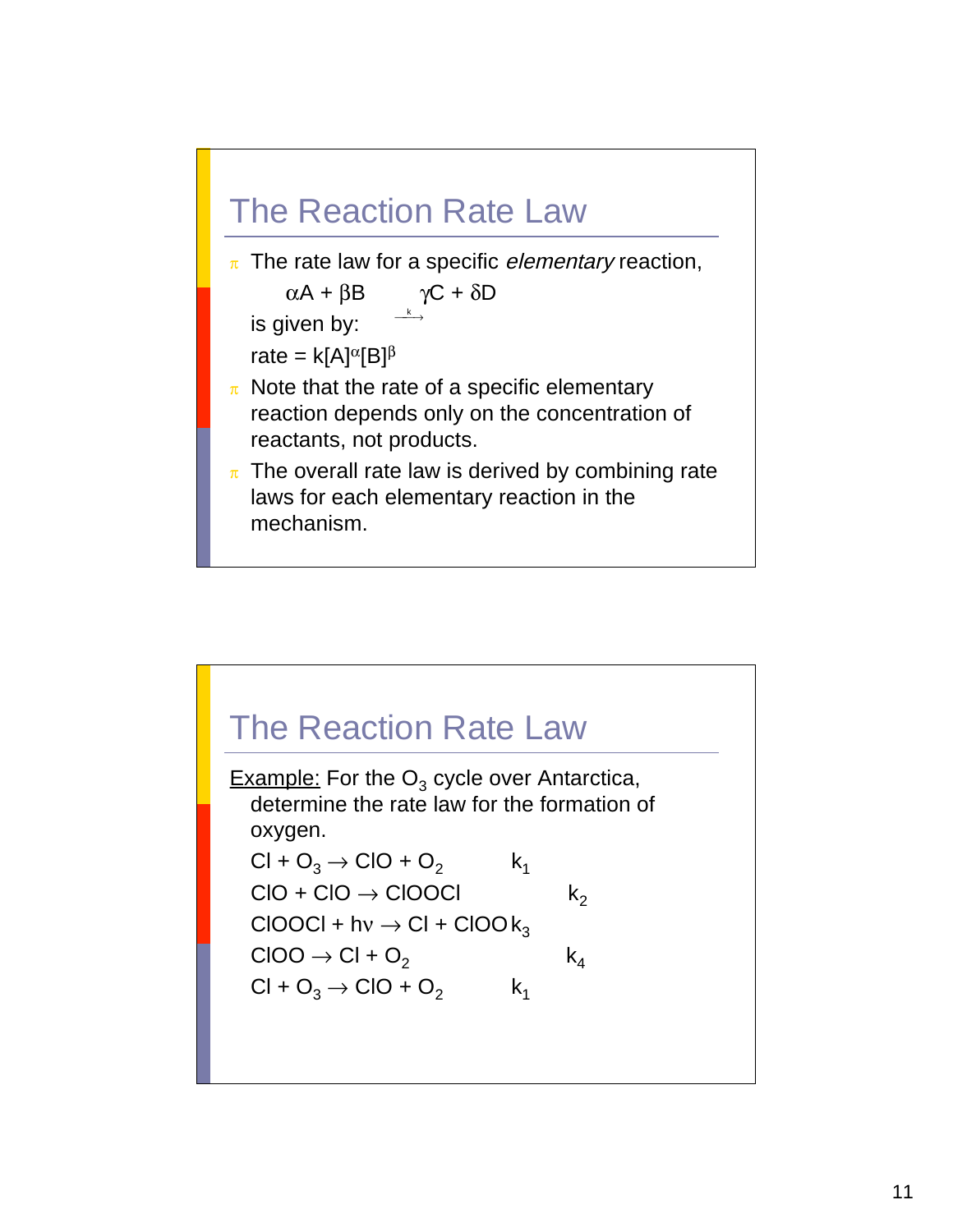#### The Reaction Rate Law

#### Example (con't.):

Oxygen is formed in reactions 1 (repeated in last step of mechanism) and 4. We write a rate for each of these reactions and sum them to get a total rate of oxygen formation:

> $= 2k_1$ [Cl][O $_3$ ] + k $_4$ [ClOO]  $\frac{d[O_2]}{dt}$  = k<sub>1</sub>[Cl][O<sub>3</sub>] + k<sub>4</sub>[ClOO] + k<sub>1</sub>[Cl][O<sub>3</sub>]

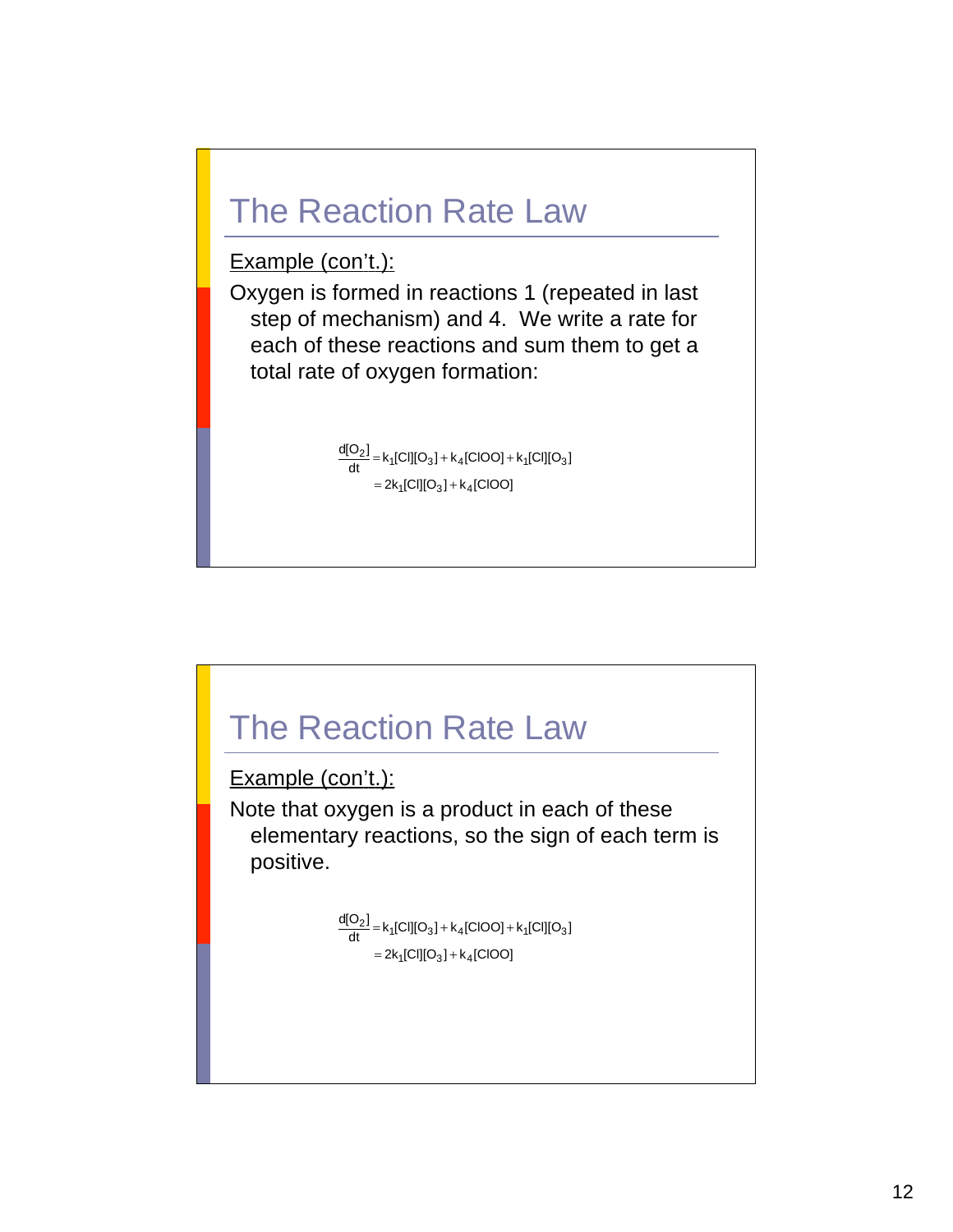#### The Reaction Rate Law

Example (con't.):

Let's assume that reaction 4 occurs much faster than reaction 1, *i.e.*, as soon as the CIOO intermediate is formed, it immediately decomposes to Cl and  $O_2$ , but the Cl +  $O_3$ reaction takes more time to proceed. In this case, reaction 1 is called the "rate-limiting" step because is determines the overall rate at which the net reaction can occur.

#### The Reaction Rate Law

Example (con't.): This simplifies the rate law:

 $\frac{d[O_2]}{dt} = 2k_1 [CI][O_3] + k_4 [CIOO] \cong 2k_1 [CI][O_3]$ 

This rate law predicts that the formation of oxygen depends only on the concentration of atomic chlorine and ozone.

As [Cl] increases, the rate of oxygen formation from the reaction of ozone increases.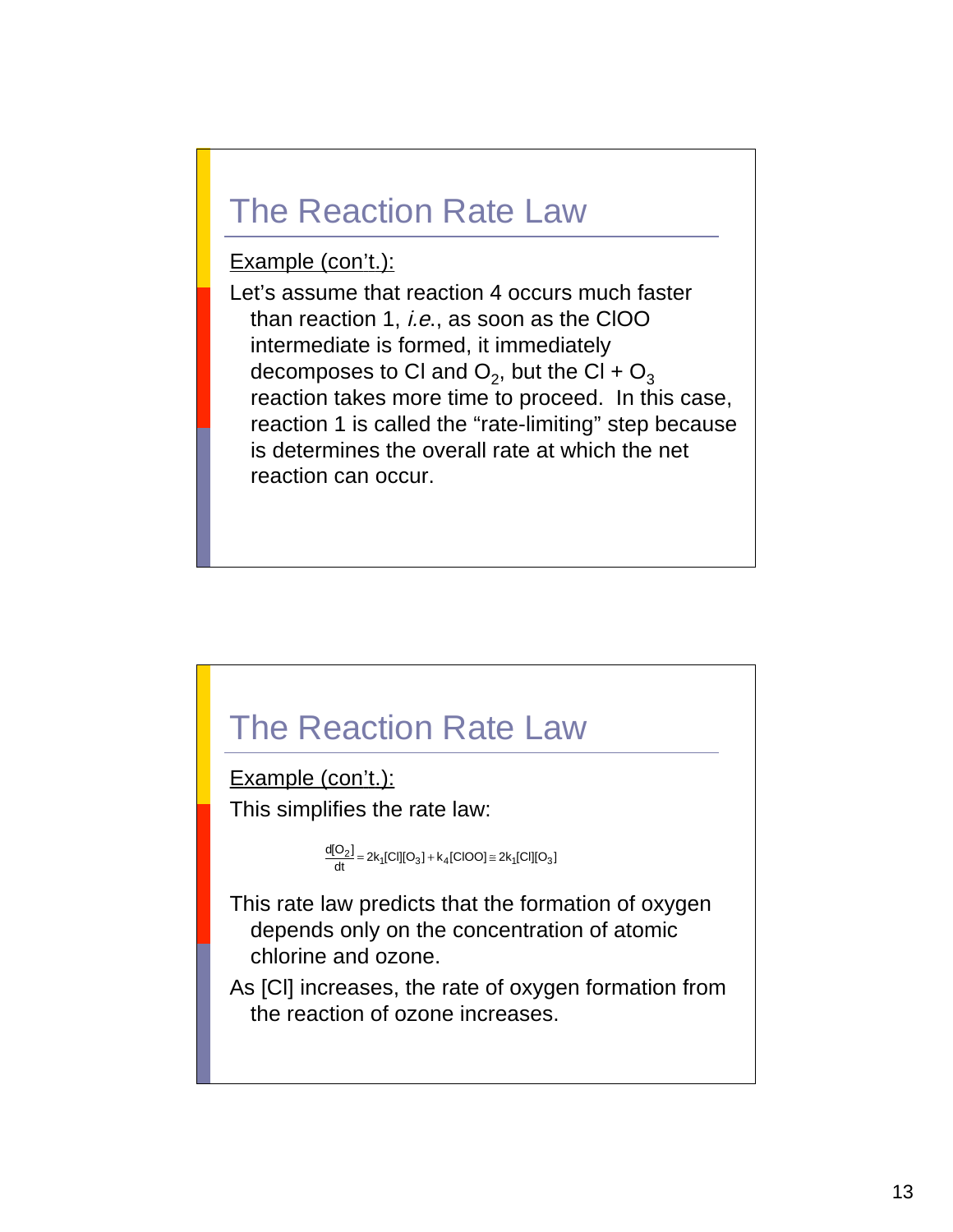- $\pi$  If we measure the rate of a reaction under different concentration conditions, we can determine the order of the reaction.
- $\pi$  Experimentally, we design the measurements to change only one variable at a time:

#### Experimental Determination of Rate Law

Example:

For the reaction  $A + B \rightarrow C + D$ , the following data were measured:

|    | [A] | [B]                                | rate |
|----|-----|------------------------------------|------|
| #1 |     | 1.0 M 1.0 M 25.0 M s <sup>-1</sup> |      |
| #2 |     | $0.5 M2.0 M12.5 M s^{-1}$          |      |
| #3 |     | $0.5 M1.0 M6.25 M s^{-1}$          |      |

#4 1.0 M2.0 M50.0 M s-1

Determine the rate law for this reaction.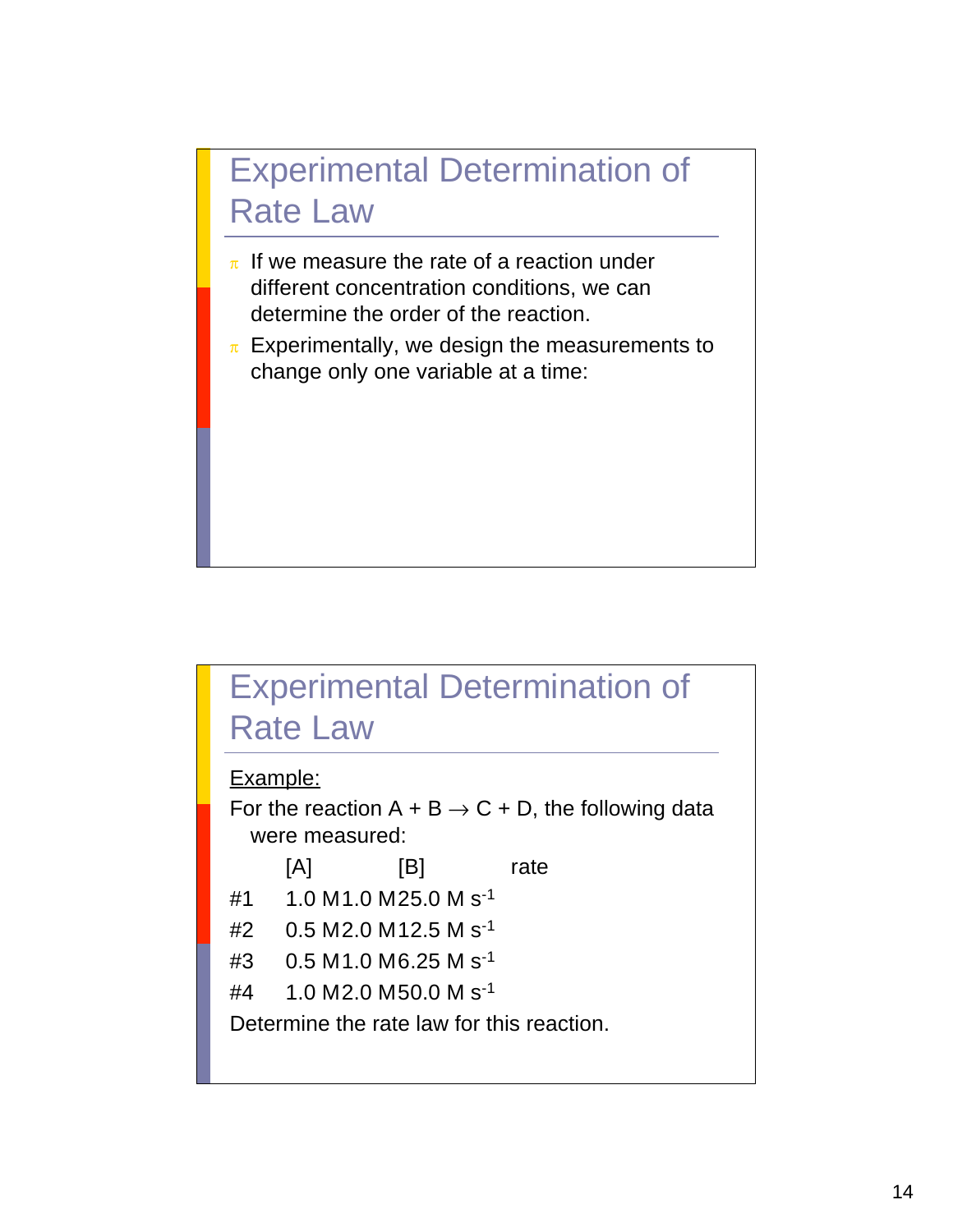



#### Experimental Determination of Rate Law Example (con't.): We need to find K, y, and z in: rate =  $K [A]^2 [B]^1$ We can take any run and determine the value of the constant K: 12.5 M s<sup>-1</sup> = K [.5 M]<sup>2</sup>[2.0 M]  $\Rightarrow$  K = 25 M<sup>-2</sup> s<sup>-1</sup> Rate law is: rate =  $25 \text{ M}^2\text{s}^{-1}$  [A]<sup>2</sup>[B]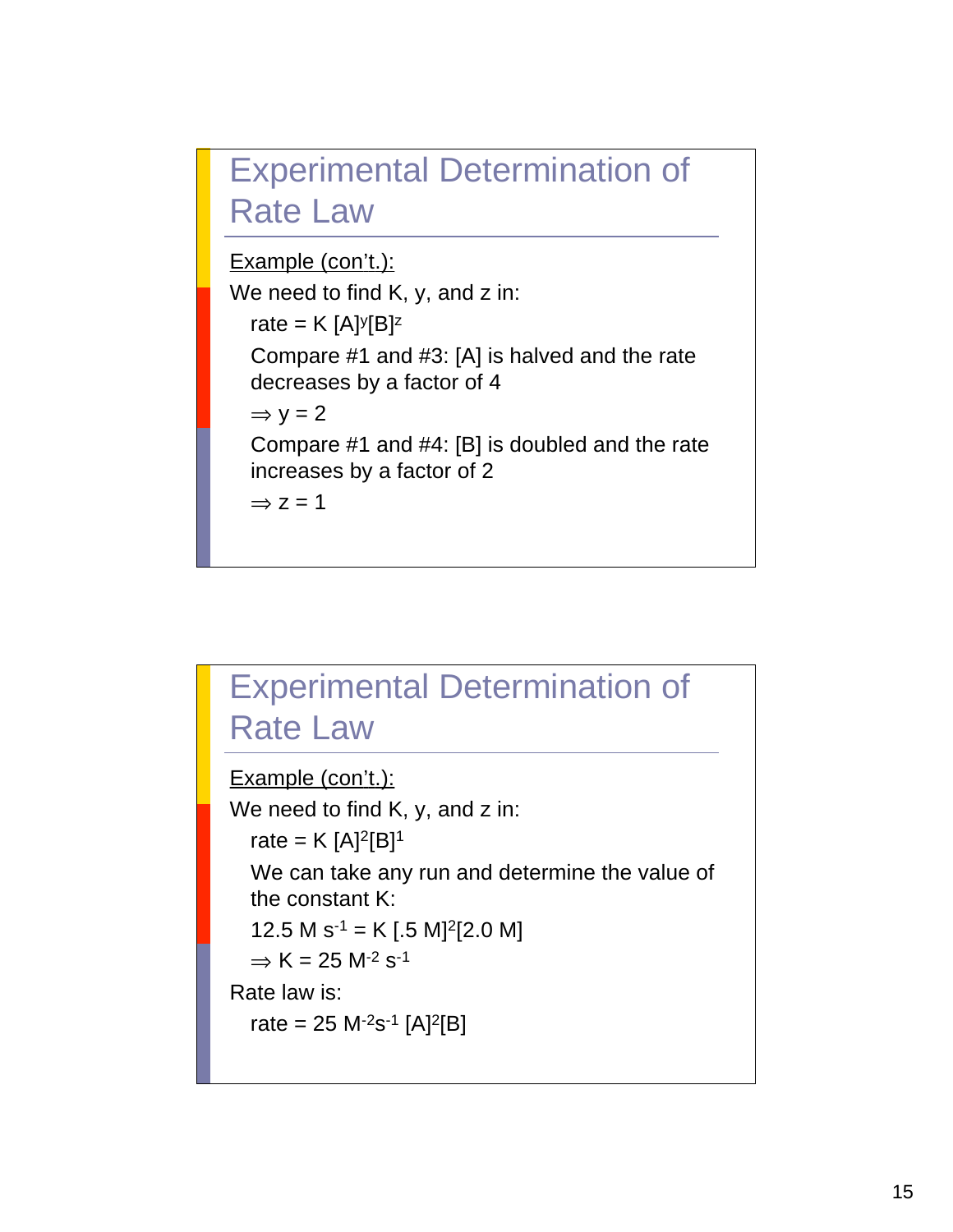

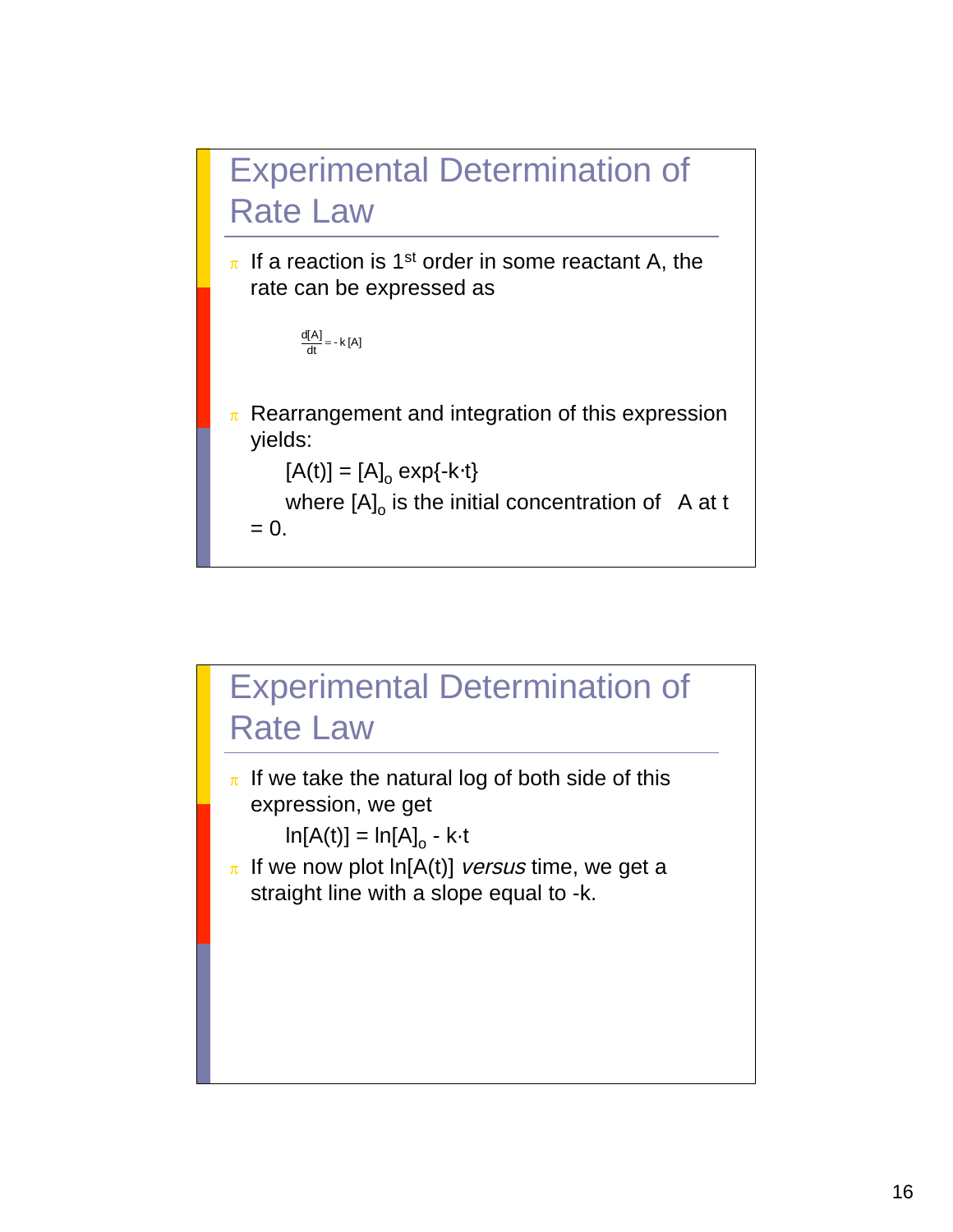

- $\pi$  If we now plot 1/[A(t)] versus time, we get a straight line with a slope equal to k.
- $\pi$  One way of determining if a reaction is 1<sup>st</sup> or 2<sup>nd</sup> order is to plot the natural log of the measured concentration versus time or the inverse of the measured concentration versus time—which ever plot results in a straight line indicates the order of the reaction for that species.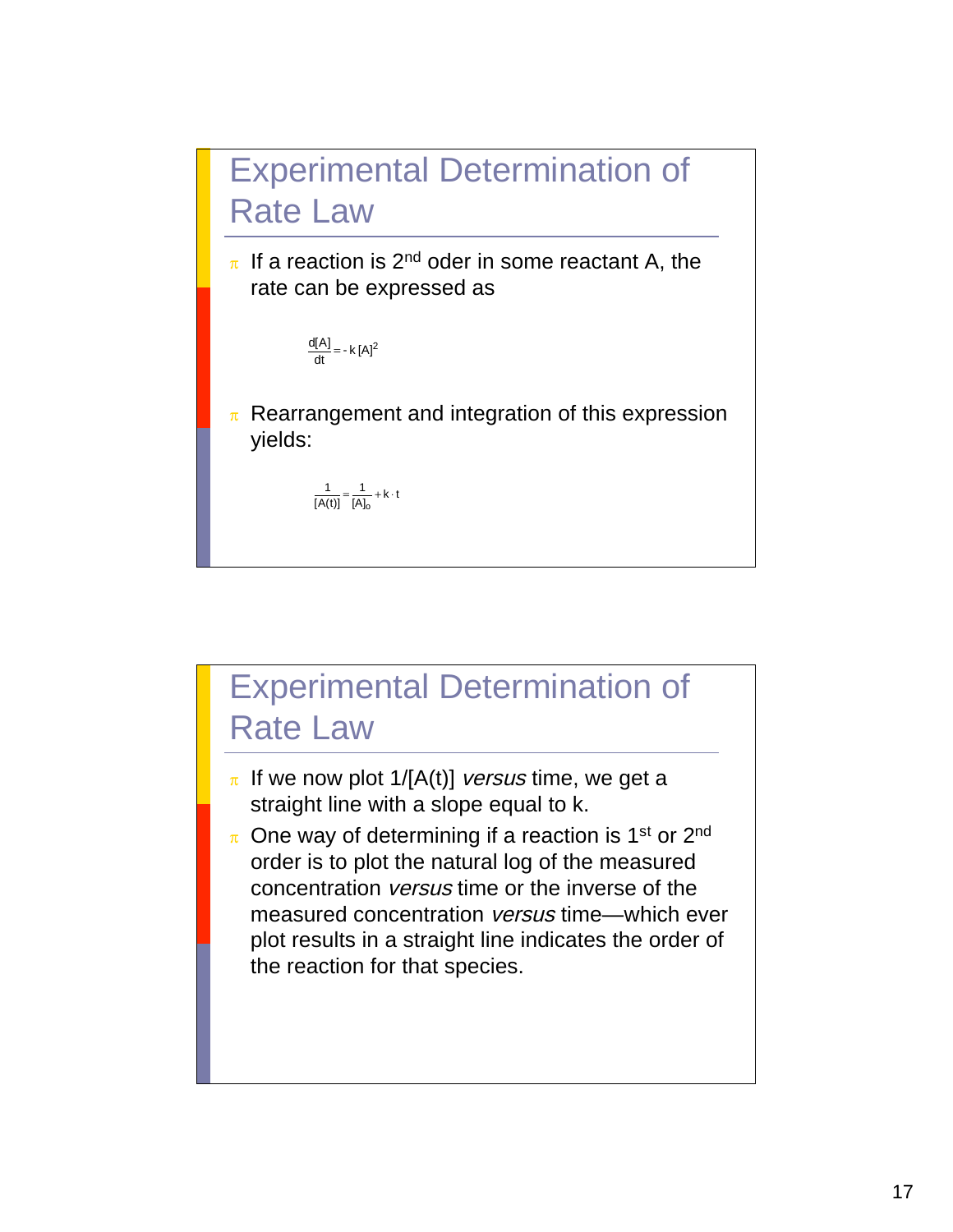| <b>Experimental Determination of</b><br><b>Rate Law</b>                                               |         |  |  |  |
|-------------------------------------------------------------------------------------------------------|---------|--|--|--|
| <b>Example:</b> For the reaction CIO + CIO $\rightarrow$ CIOOCI, the<br>following data were obtained: |         |  |  |  |
| $[ClO]$ (molecule $cm-3$ )                                                                            | time(s) |  |  |  |
| $1.00 \times 10^{12}$                                                                                 | 0.0     |  |  |  |
| 6.45 x 10 <sup>11</sup>                                                                               | 0.1     |  |  |  |
| $4.87 \times 10^{11}$                                                                                 | 0.2     |  |  |  |
| $3.73 \times 10^{11}$                                                                                 | 0.3     |  |  |  |
| $2.81 \times 10^{11}$                                                                                 | 0.5     |  |  |  |
| $1.62 \times 10^{11}$                                                                                 | 1.0     |  |  |  |

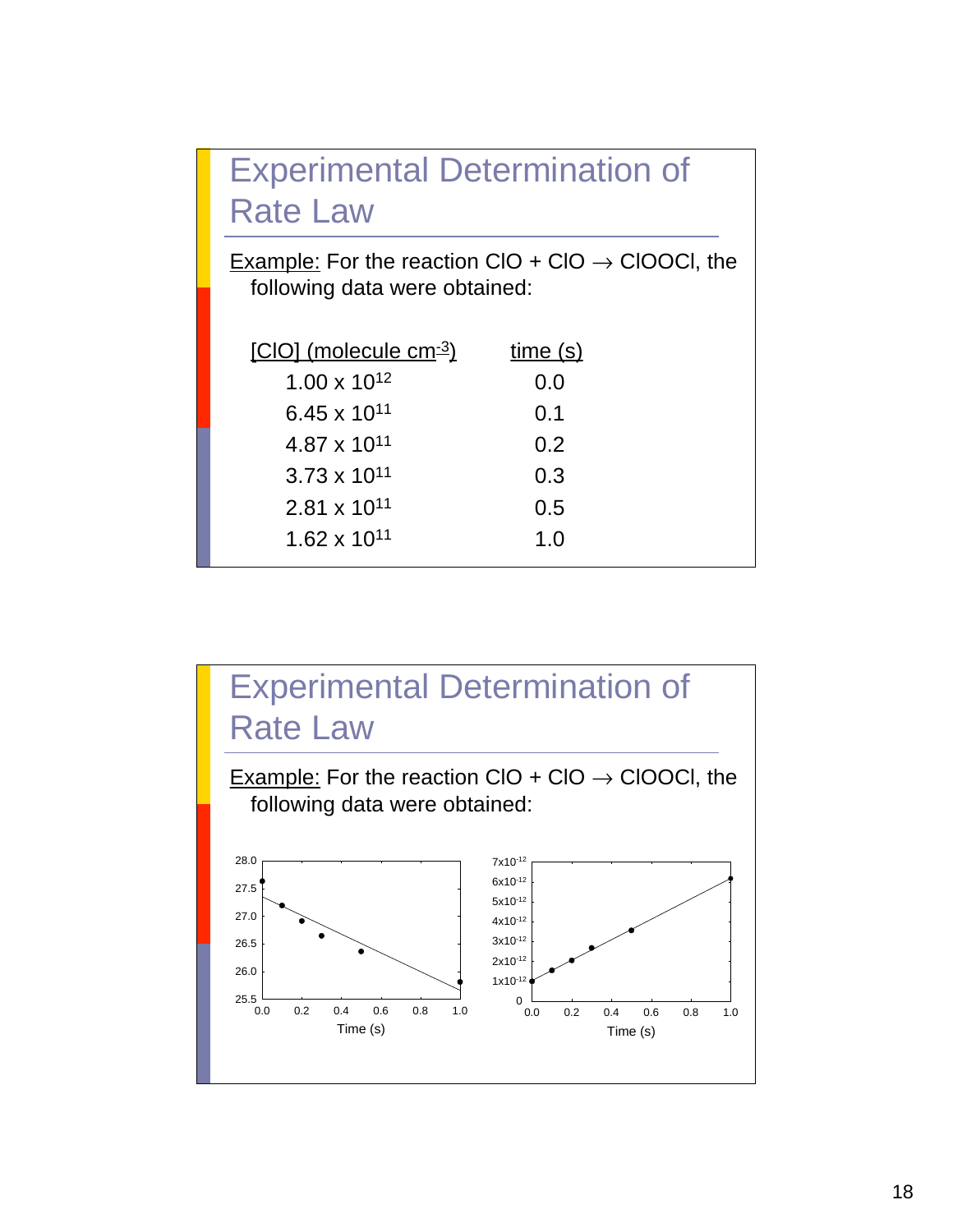Example: For the reaction Cl +  $H_2CO \rightarrow HCl$  + HCO, the following data were obtained:

| $[C1]$ (molecule cm <sup>-3</sup> ) time ( $\mu$ s) |      |  |
|-----------------------------------------------------|------|--|
| $1.00 \times 10^{14}$                               | 0.0  |  |
| 4.75 x $10^{13}$                                    | 1.0  |  |
| $2.27 \times 10^{13}$                               | 2.0  |  |
| 5.52 x $10^{12}$                                    | 4.0  |  |
| $6.09 \times 10^{11}$                               | 7.0  |  |
| 6.71 x $10^{10}$                                    | 10.0 |  |
|                                                     |      |  |

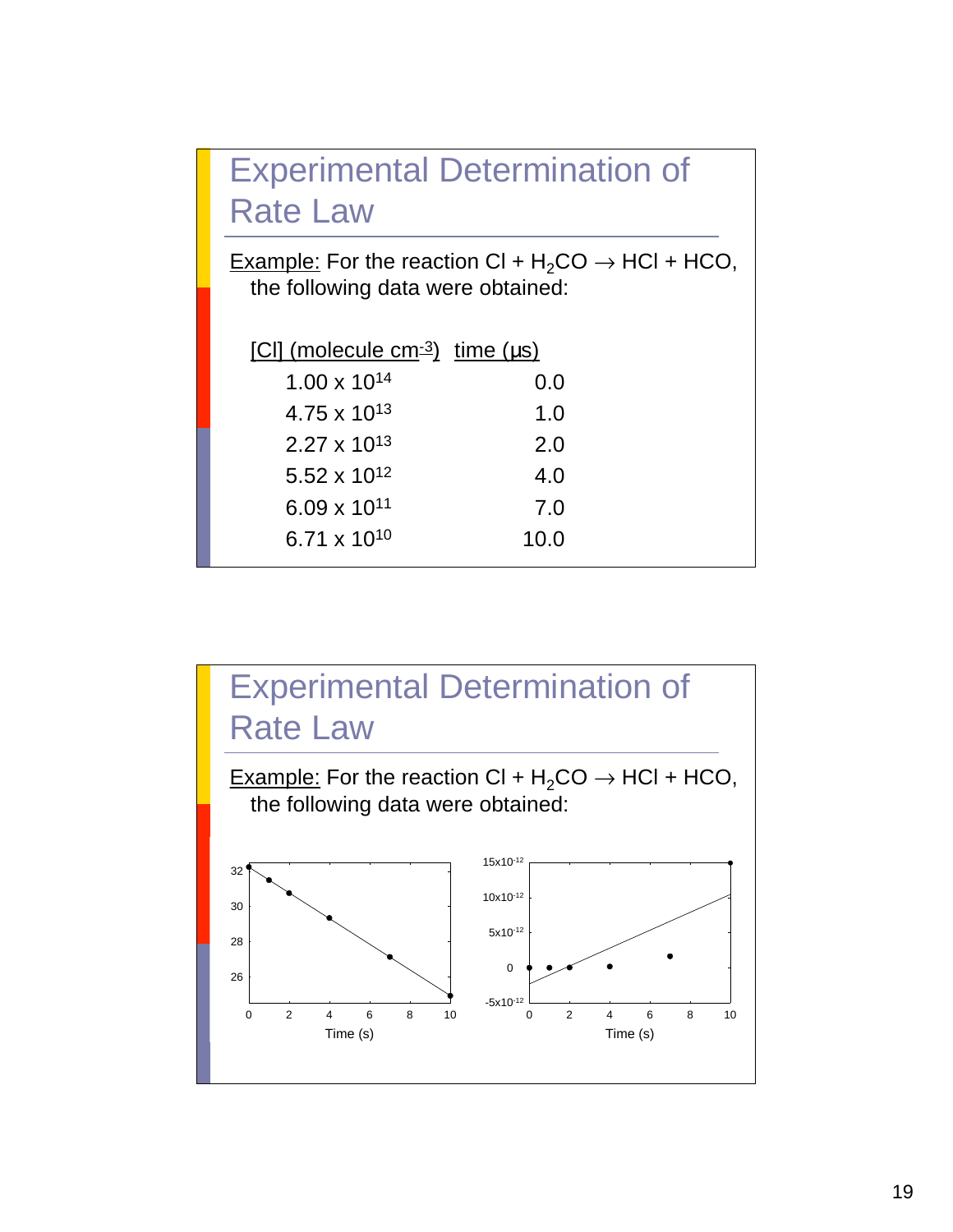

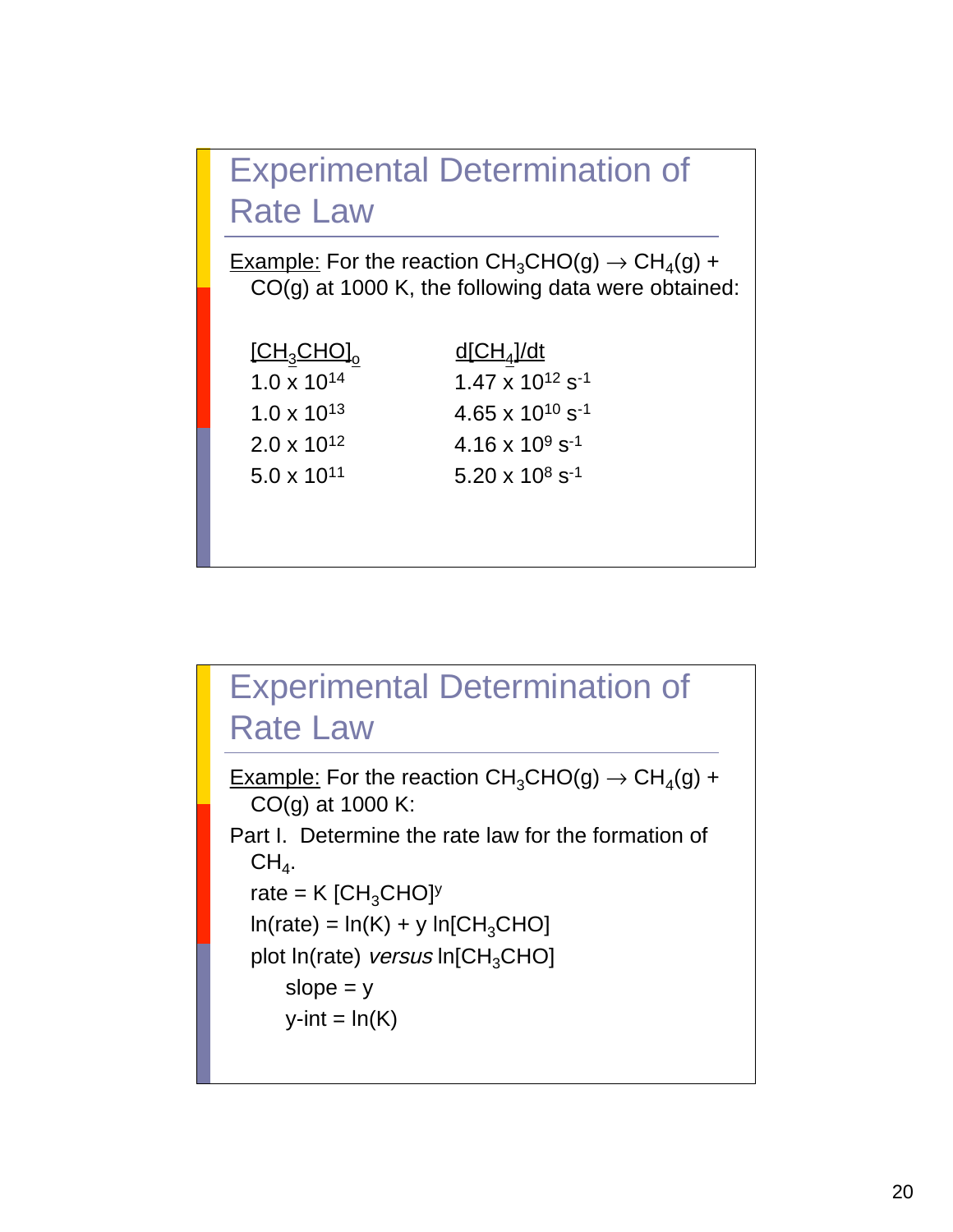

#### Experimental Determination of Rate Law Example: For the reaction  $CH_3CHO(g) \rightarrow CH_4(g) +$ CO(g) at 1000 K: Part I. Determine the rate law for the formation of  $CH<sub>4</sub>$ . rate =  $K$  [CH<sub>3</sub>CHO]<sup>y</sup>  $y = 1.50$  $ln(K) = -20.33 \implies K = 1.48 \times 10^{-9}$ rate =  $1.48 \times 10^{-9}$  [CH<sub>3</sub>CHO]<sup>3/2</sup>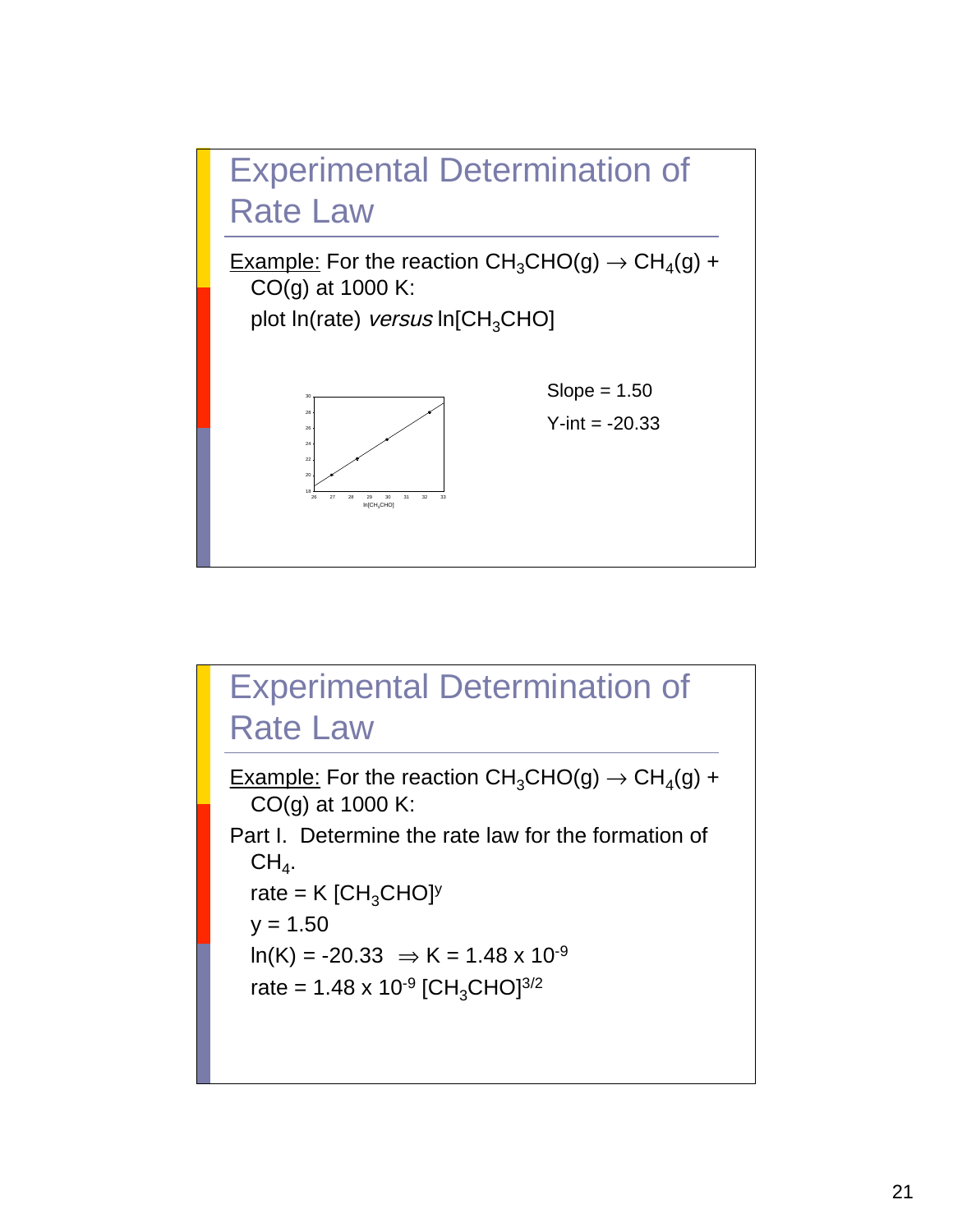Example (con't.): For the reaction  $CH_3CHO(g) \rightarrow$  $CH<sub>4</sub>(g) + CO(g)$  at 1000 K: Part II. If we assume the reaction  $CH_3CHO(g) \rightarrow CH_4(g) + CO(g)$  k<sub>1</sub> is an elementary reaction, does this mechanism predict the correct rate law?  $\frac{d[CH_4]}{dt}$ =k<sub>1</sub> [CH<sub>3</sub>CHO]

This is not the measured rate law!

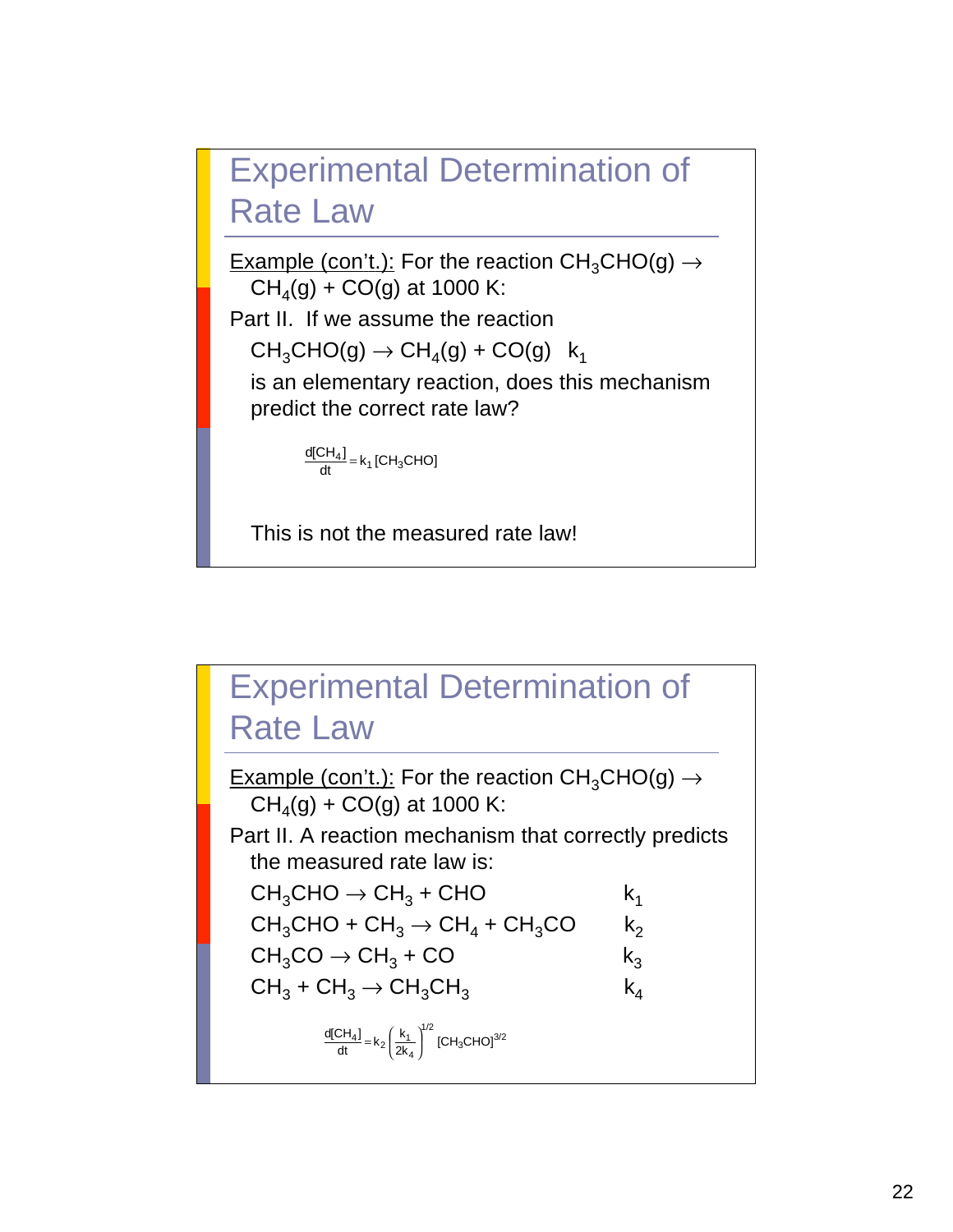- $\pi$  A reaction mechanism can not be proven correct, it can only be proven incorrect
- $\pi$  If a proposed mechanism correctly predicts the observed rate law, it is possibly the "true" mechanism, but there may be other proposed mechanisms that also correctly predict the observed behavior.

#### Rate Coefficients

- $\pi$  The rate coefficient, k, of an elementary reaction is a measure of how fast that reaction occurs.
- $\pi$  For a 1<sup>st</sup> order reaction, the expression relating the concentration of reactant A and the rate coefficient is:

 $[A(t)] = [A]_0 \exp{-kt}$ 

 $\pi$  This can be manipulated to the form:

 $ln([A(t)]/[A]_{o}) = -kt$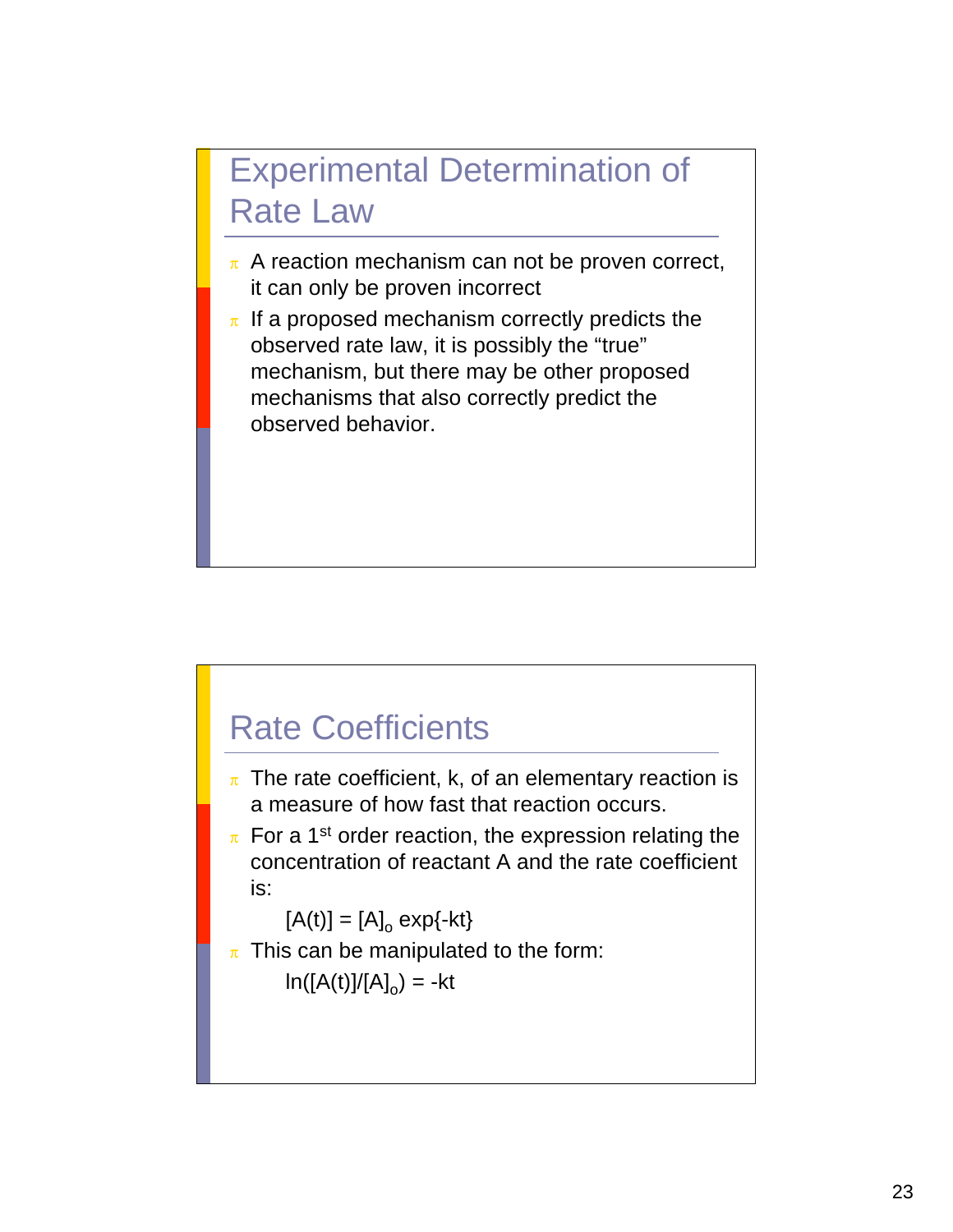#### Rate Coefficients

 $\pi$  The half-life of a reaction is the time required for the reactants to be reduced to  $\frac{1}{2}$  their initial concentration:

 $[A(t_{1/2})] = \frac{1}{2} [A]_{0}$ 

 $\pi$  If we substitute these values into the 1<sup>st</sup> order expression, we get

$$
\ln\left(\frac{1/2[A]_0}{[A]_0}\right) = -kt_{1/2} \implies \ln\left(\frac{1}{2}\right) = -kt_{1/2}
$$
  

$$
\ln(1) - \ln(2) = -kt_{1/2} \implies t_{1/2} = \frac{\ln(2)}{k}
$$

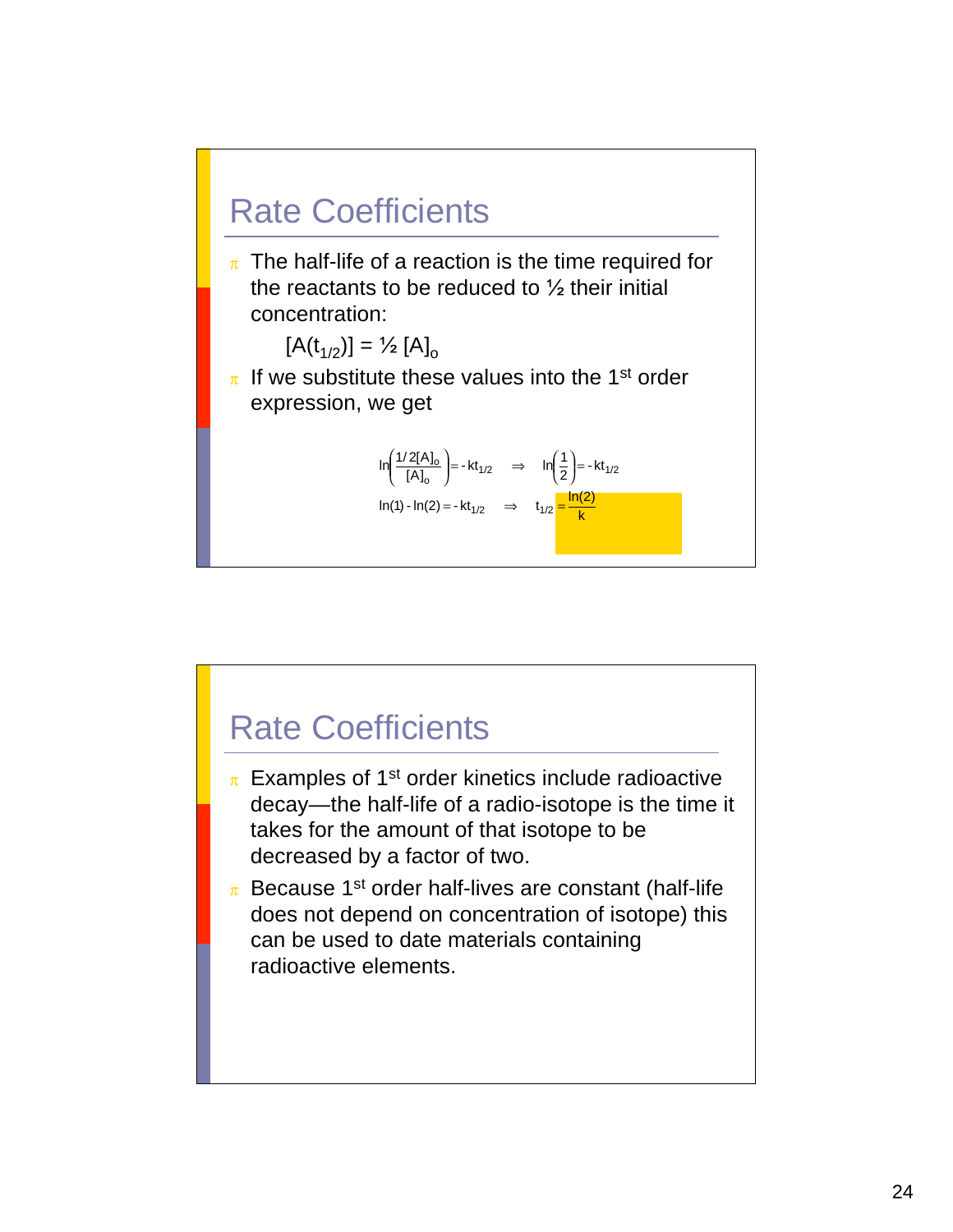

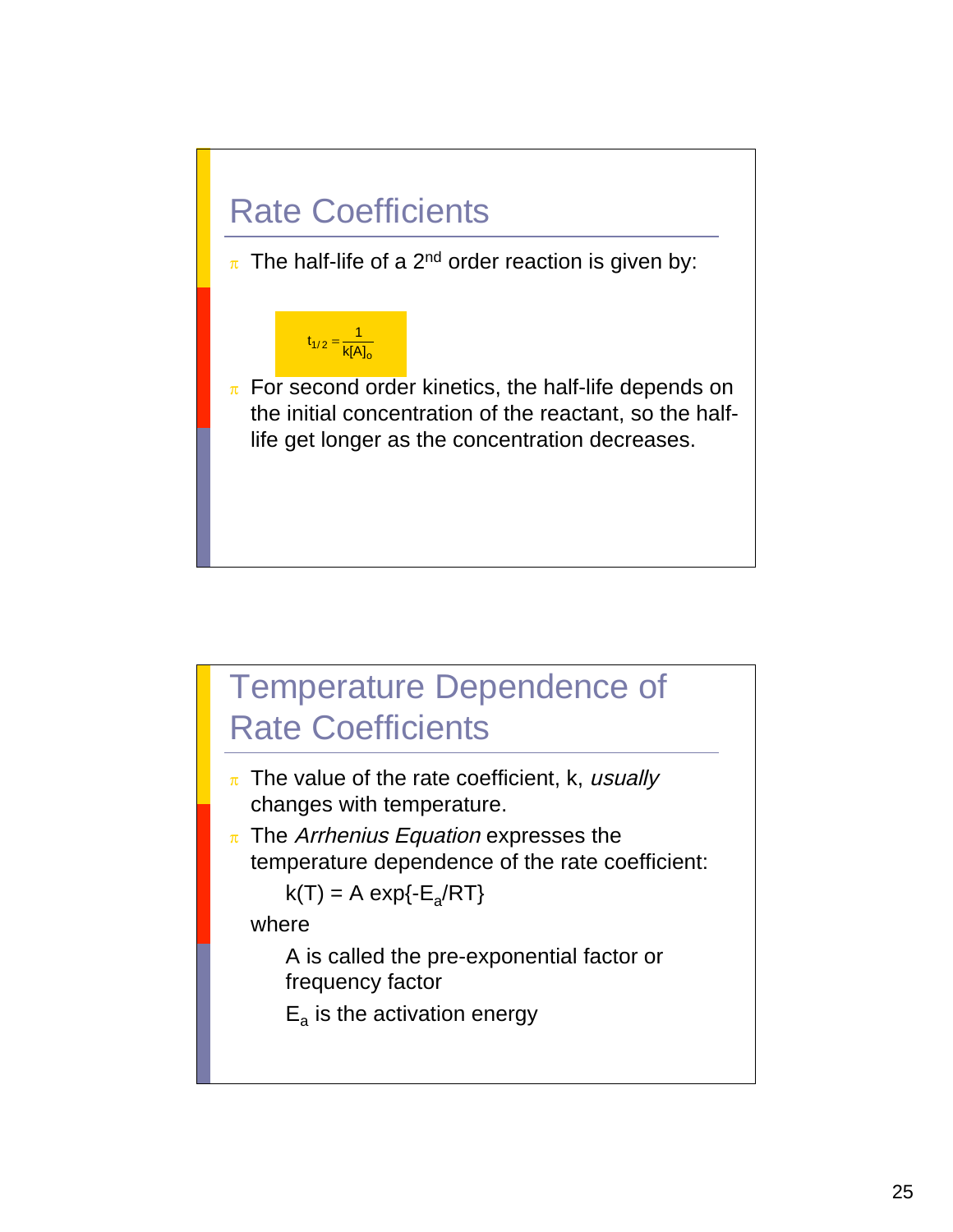#### Temperature Dependence of Rate Coefficients



```
O + O_3 \rightarrow 2 O_2
```
the rate coefficient has an Arrhenius expression of

```
k(T) = 8.0 \times 10^{-12} \exp\{-17.1 \text{ kJ/RT}\}
```
- in units of  $cm<sup>3</sup>$  molecule<sup>-1</sup> s<sup>-1</sup>
- $\pi$  The reaction has an activation barrier of 17.1 kJ mol-1—this means that the reactants must collide with at least that much energy in order proceed to products.

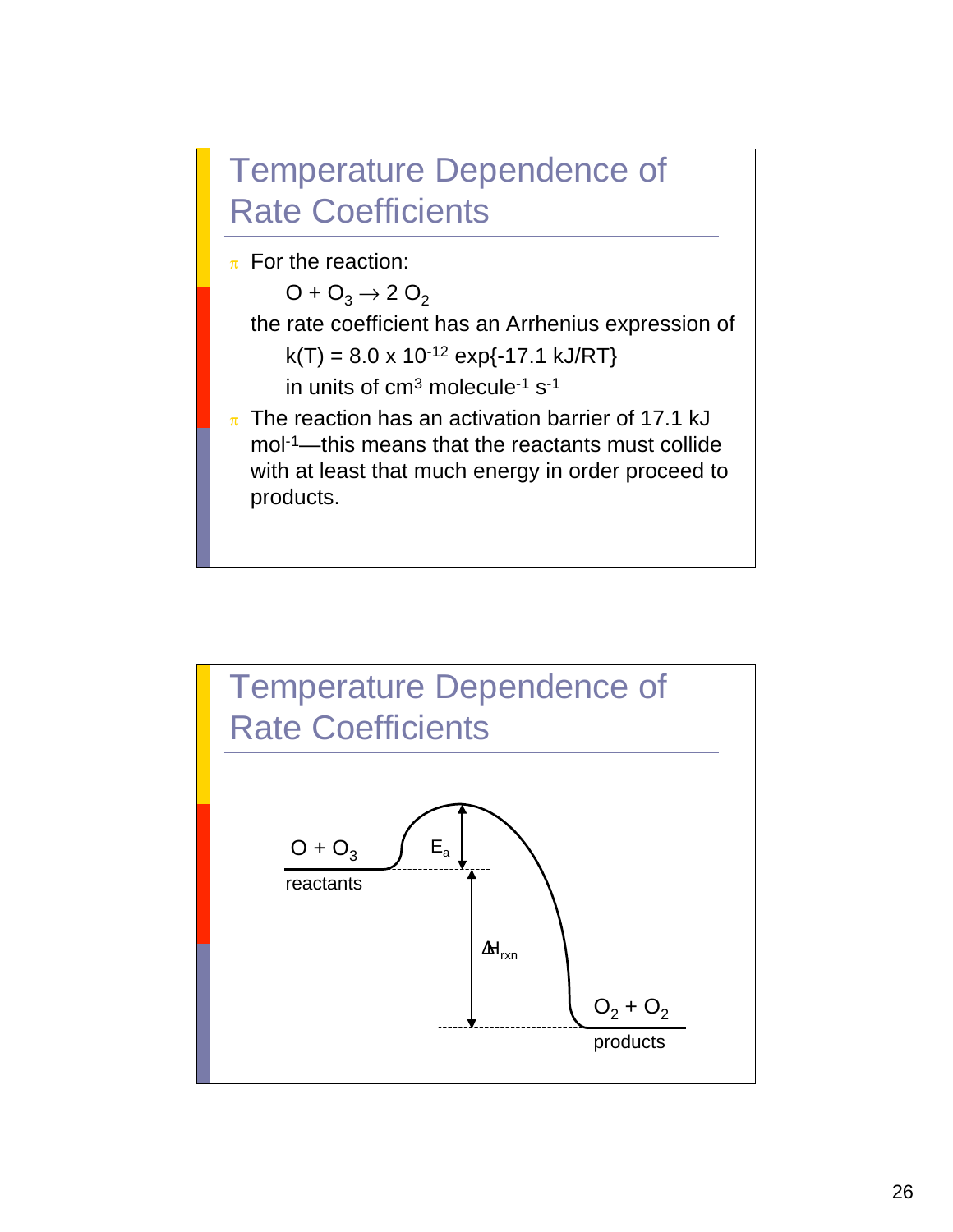#### Temperature Dependence of Rate Coefficients

 $\pi$  The O + O<sub>3</sub>  $\rightarrow$  2 O<sub>2</sub> reaction is very exothermic:  $\Delta H^{\circ}$ <sub>rxn</sub> = -391.9 kJ mol<sup>-1</sup>

but at room temperature, the rate coefficient is only

 $8.0 \times 10^{-15}$  cm<sup>3</sup> molecule<sup>-1</sup> s<sup>-1</sup>

 $\pi$  This is very slow, indicating that only one in every 40,000 collisions between O and  $O_3$  results in reaction. The inefficiency of reaction is due to the large activation barrier.

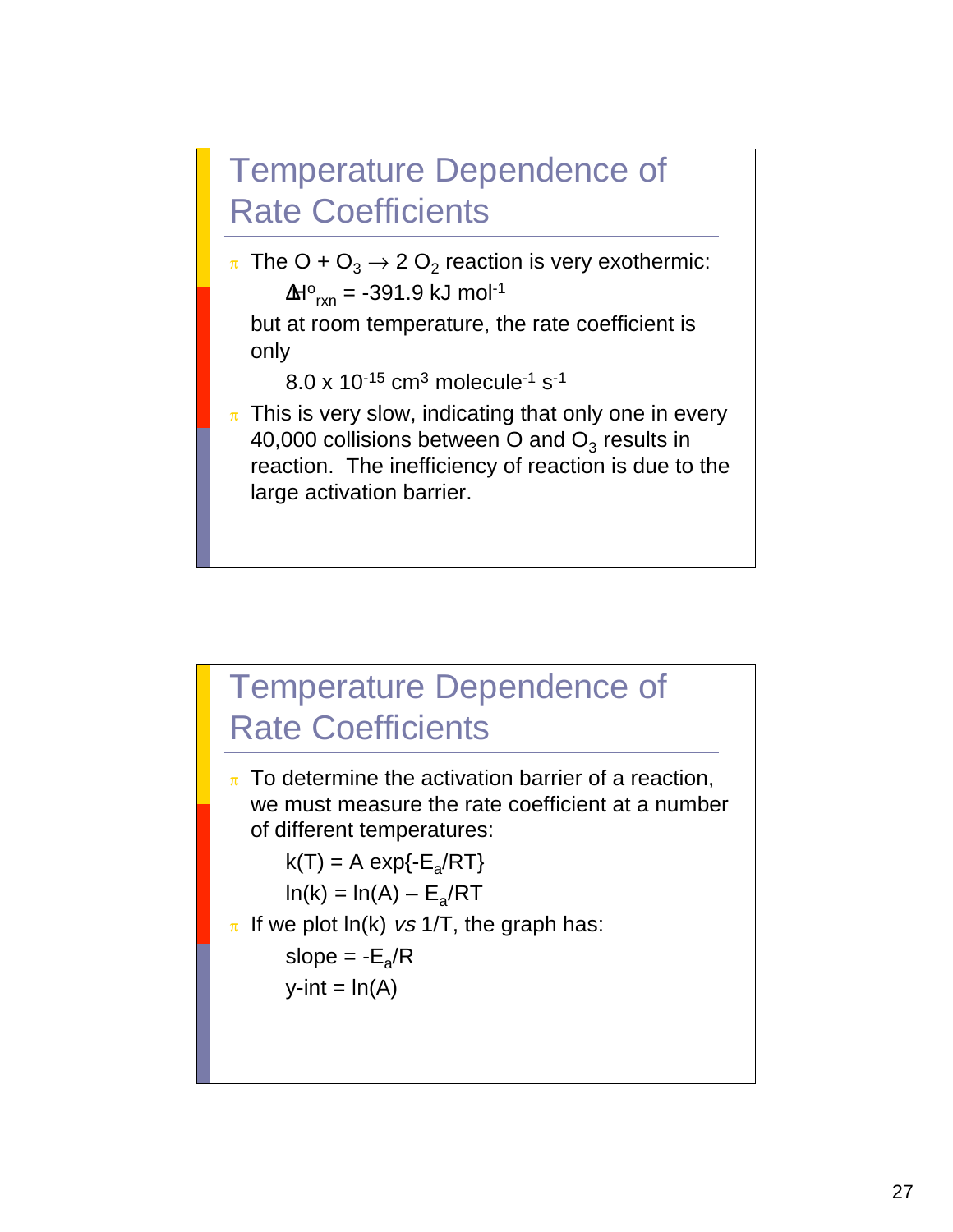

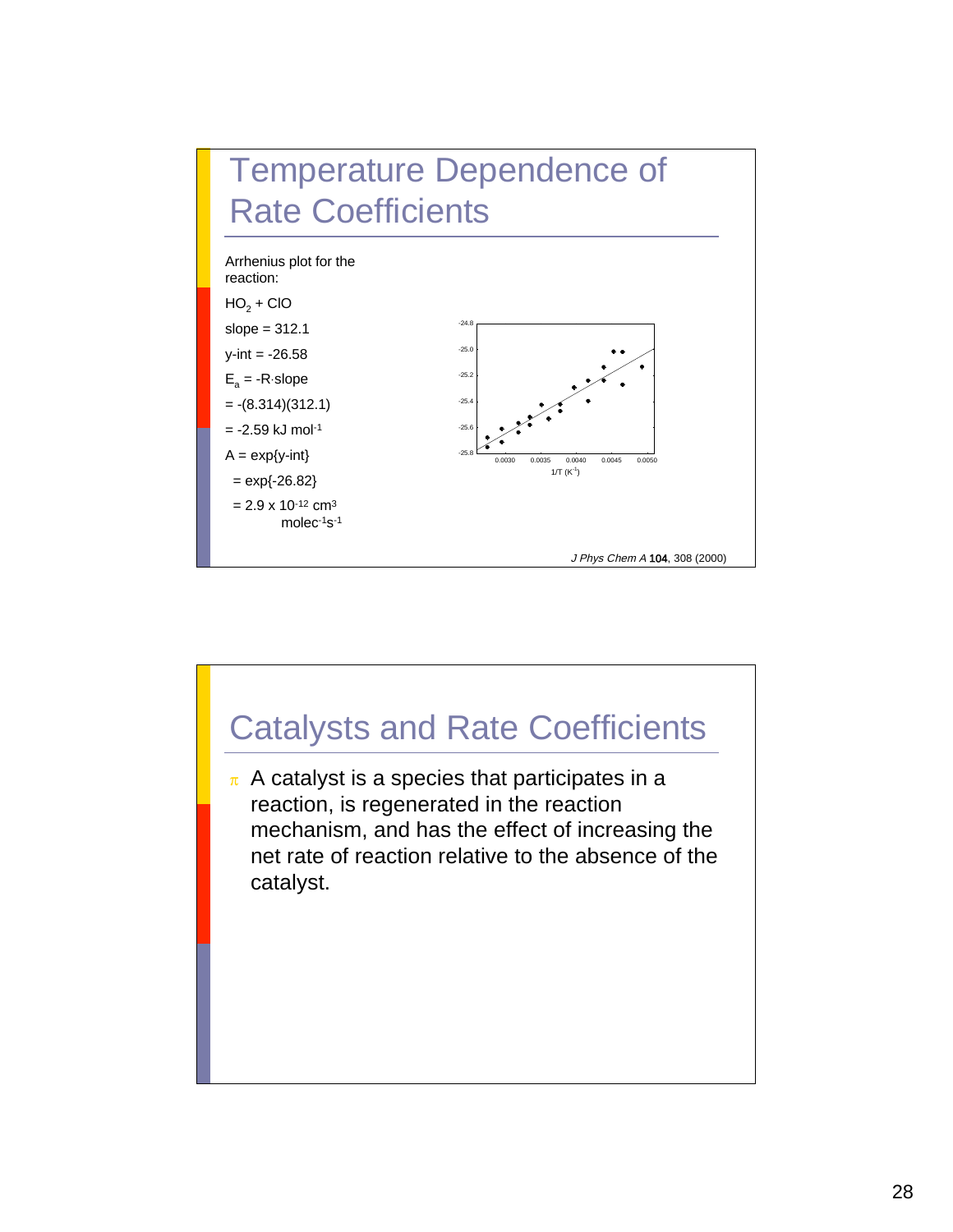## Catalysts and Rate Coefficients

 $\pi$  Catalytic destruction of ozone:

The reaction  $O + O_3 \rightarrow 2 O_2$  occurs naturally in the stratosphere, but the rate coefficient at stratospheric temperatures is

 $k(220 K) = 7.0 \times 10^{-16}$  cm<sup>3</sup> molec<sup>-1</sup> s<sup>-1</sup>

This is very slow and does not account for very much ozone loss in the "natural" stratosphere.

## Catalysts and Rate Coefficients

There is a catalytic reaction mechanism involving chlorine atoms that accomplishes the same thing chemically:

$$
Cl + O_3 \rightarrow ClO + O_2 \qquad k_1
$$

$$
ClO + O \rightarrow Cl + O_2 \qquad k_2
$$

net:  $O + O_3 \rightarrow 2 O_2$ 

The rate coefficients for these two reactions are:

 $k_1(T) = 2.9 \times 10^{-11} \exp\{-2.16 \text{ kJ/RT}\}$ 

 $k_2(T) = 3.0 \times 10^{-11} \exp\{-0.58 \text{ kJ/RT}\}$